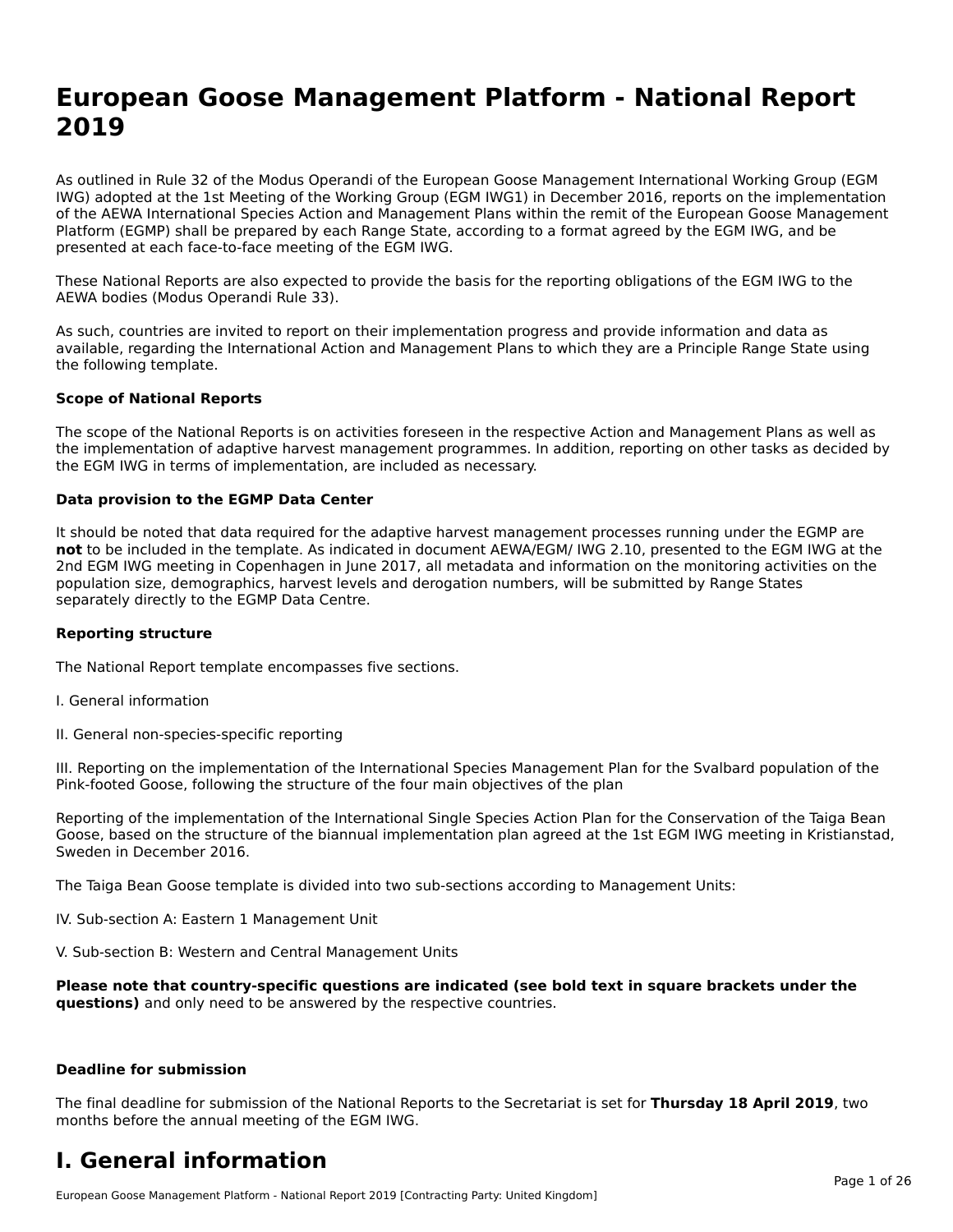### **To be completed by all Range States**

Name of reporting country › United Kingdom of Great Britain and Northern Ireland

# **Designated National EGMP Administrative Authority**

Full name of the institution› Department for Environment, Food and Rural Affairs

Name and title of the head of institution› Rt. Hon. Michael Gove, MPSecretary of State for Environment, Food and Rural Affairs

Mailing address - Street and number › Nobel House, 17 Smith Square, Westminster

 $\overline{P}$ ›

Postal code › SW1P 3JR

City › London

**Country** › United Kingdom

Telephone › +44 (0) 345 933 5577

E-mail›

Website› https://www.gov.uk/government/organisations/department-for-environment-food-rural-affairs

## **Designated National Government Representative (NGR) for EGMP matters**

Name and title of the NGR › Danny Heptinstall

Affiliation (institution, department) › Joint Nature Conservation Committee

Mailing address - Street and number › Monkstone House, City Road

 $\overline{P}$ ›

Postal code › PE1 1JY

**City** › Peterborough

**Country** › United Kingdom

Telephone  $\times$  +44 (0) 1733 866949

E-mail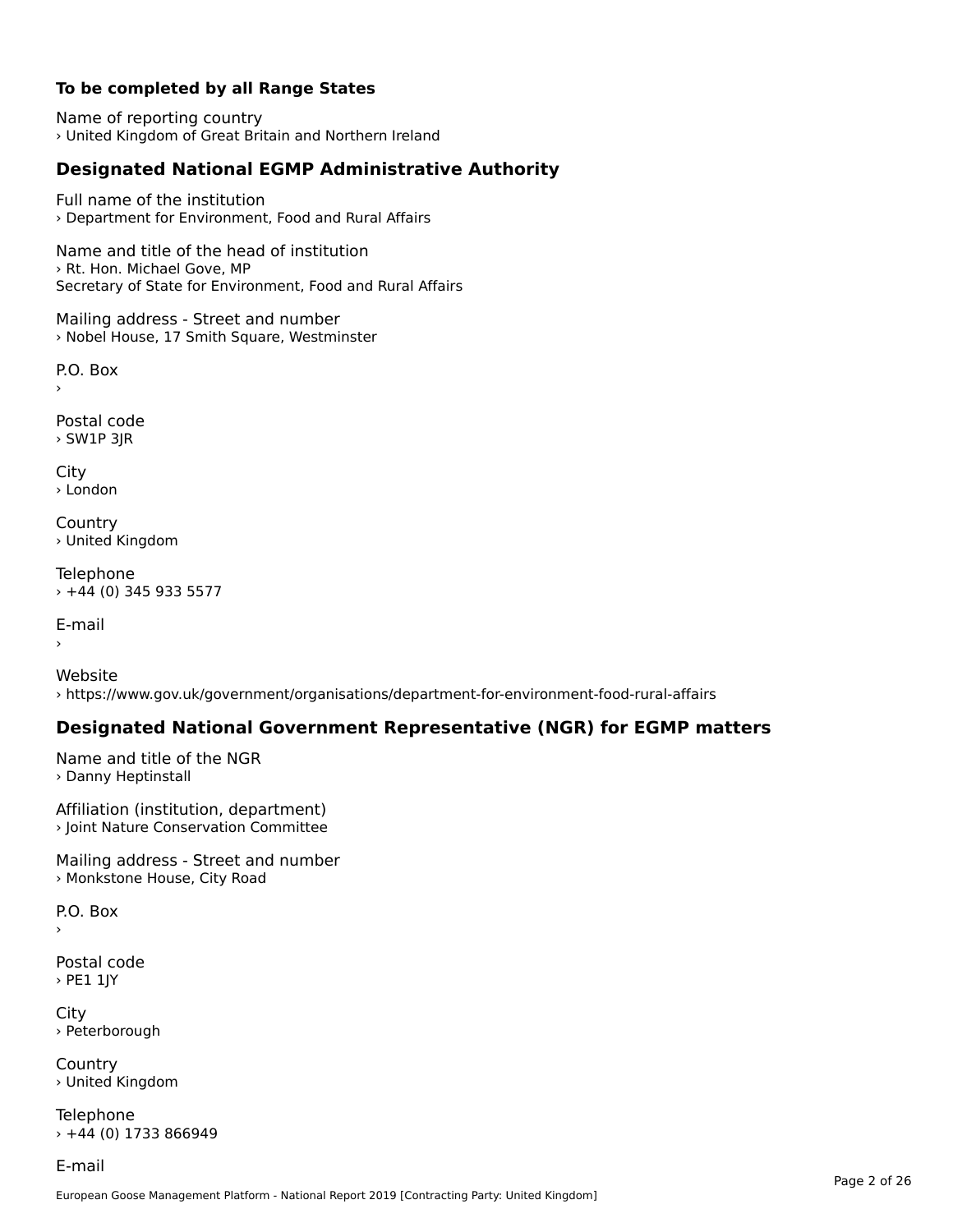› danny.heptinstall@jncc.gov.uk

Website › http://jncc.defra.gov.uk/

#### **Additional designated National Government Representative (NGR) for EGMP matters (if available)**

Name and title of the NGR› Kate BrickettSenior Advisor: Wild Birds

Affiliation (institution, department) › Department for Environment Food and Rural Affairs: Birds, Wildlife Crime and Management

Mailing address - Street and number › Horizon House, Deanery Road

P.O. Box

›

Postal code› BS1 5AH

City › Bristol

**Country** › United Kingdom

Telephone › +44 (0)2080266759

E-mail› katie.brickett@defra.gov.uk

Website› https://www.gov.uk/government/organisations/department-for-environment-food-rural-affairs

# **Designated National Expert (NE) for EGMP matters**

Name and title of the NE› Danny Heptinstall

Affiliation (institution, department) › Joint Nature Conservation Committee

Mailing address - Street and number › Monkstone House City Road

 $\overline{P}$ ›

Postal code › PE1 1JY

City › Peterborough

**Country** › United Kingdom

Telephone › +44 (0) 1733 866949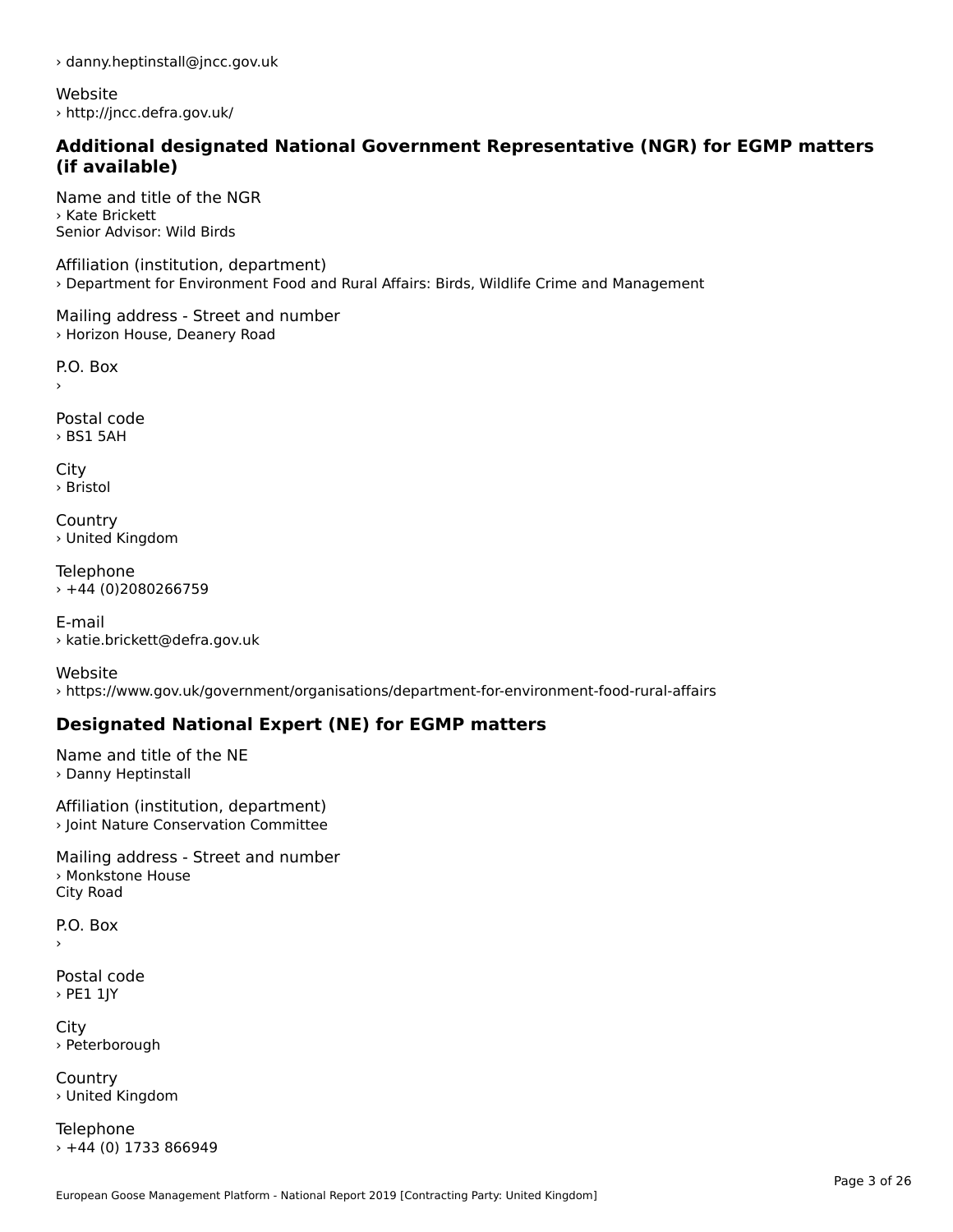E-mail› danny.heptinstall@jncc.gov.uk

Website › http://jncc.defra.gov.uk/

# **Additional designated National Expert (NE) for EGMP matters (if available)**

Name and title of the NE›Affiliation (institution, department) Mailing address - Street and number P.O. Box Postal code›City **Country** Telephone ›E-mail›Website›

#### **Other relevant institutions/entities/individual experts that have contributed to this report**report

Please insert information on any other relevant institutions/entities/individual experts that have contributed to this report › Rae McKenzie, Scottish Natural Heritage *A* Nae McKenzie, Scottish Natu<br>Bart Donato, Natural England

# **Additional information and comments (optional)**

Please insert additional information and comments ›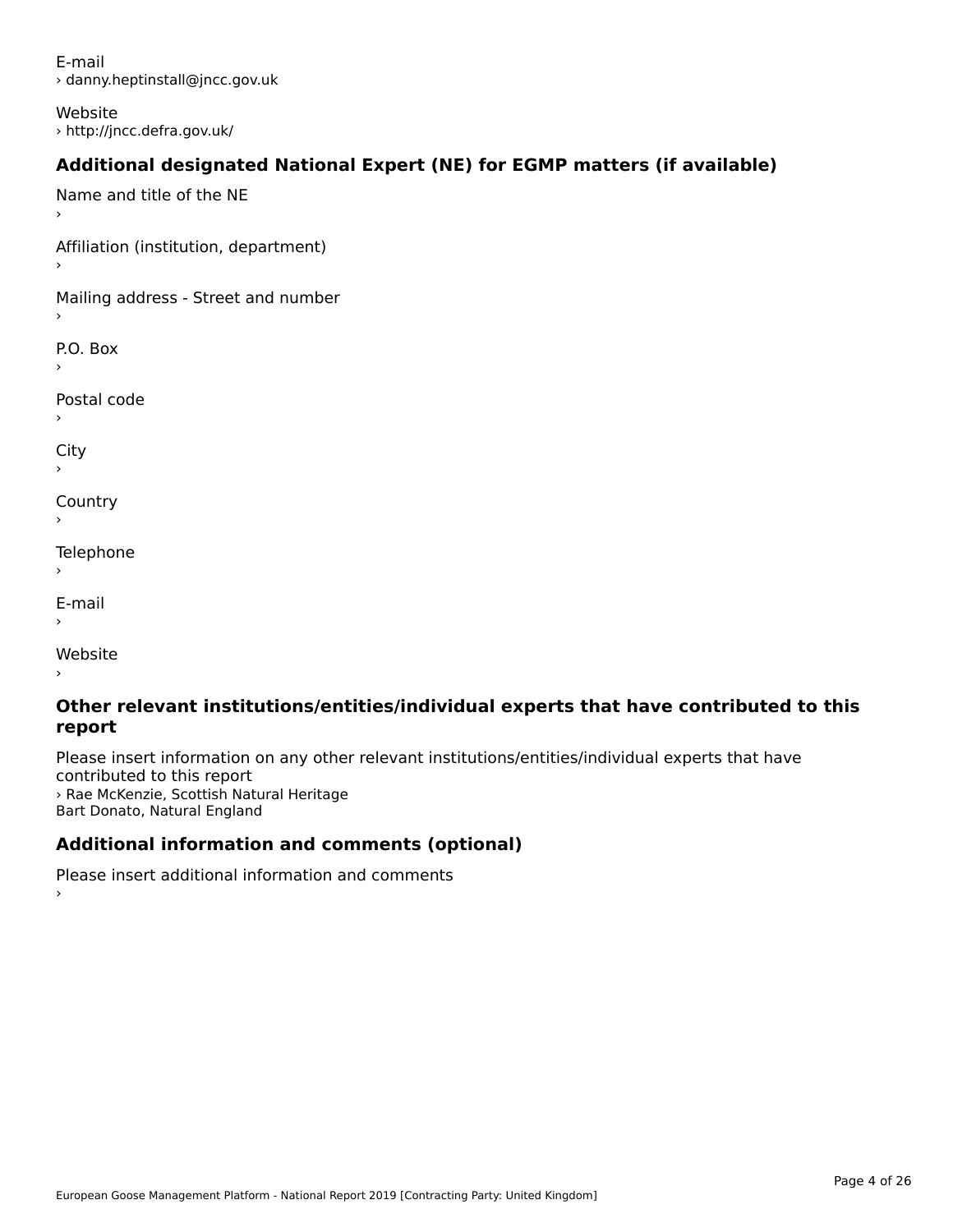#### **II. General non-species-specific reporting**

#### **To be completed by all Range States**

II.1. Are you monitoring the level of agricultural conflict (damage, complaints) with geese in your country n.i. Are you monitoring the lever or agricultural connict (damage, complaints) with g<br>on national (centralized for the entire country), regional(sub-national) or local level?

(PfG ISMP p.33, Objective II  $(4+5)$ ) Please select only one option ☑ Yes**☑ Yes**<br>□ No □ No<br>□ Not relevant

Please indicate the level:

Possibility for multiple options  $\Box$  National (centralized for the entire country)  $\Box$  Regional (sub-national) ☑ Local

#### **National (centralized for the entire country) monitoring**

Please provide details on the national monitoring methods, units, frequency and the coverage

Are these national activities species-specific? ∩ne enese national activity<br>Please select only one option ים וכ<br>⊡ No

Please list the species

›

#### **Regional (sub-national) monitoring**

Please provide details on the regional monitoring methods, units, frequency and the coverage

Are these regional activities species-specific? ∩ne these regional activ<br>Please select only one option □ Yes<br>□ No

Please list the species ›

#### **Local monitoring**

Please provide details on the local monitoring methods, units, frequency and the coverage › Logging of complaints to government and other organisations (Scottish Natural Heritage)

Are these local activities species-specific? Please select only one optionriease<br>□ Yes ☑ NoPlease list the species ›

Please explain the reasons

Please explain the reasons ›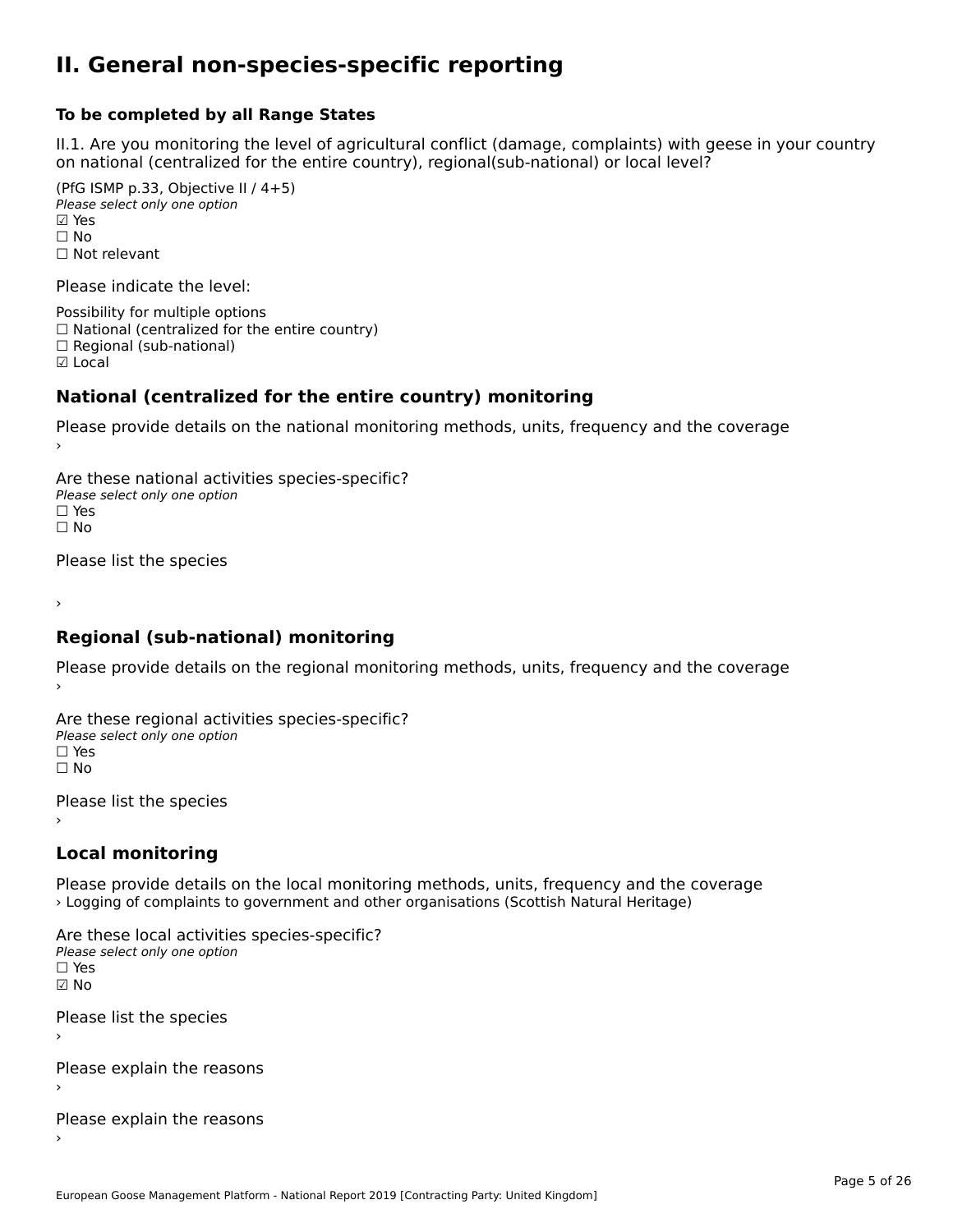II.2. What management measures does your country apply to manage agricultural conflicts related to

(PfG ISMP p. 33, Objective II  $/$  4+5)

Possibility for multiple options

™assionicy for maltiple options<br>□ No agricultural conflict related to geese has been recorded in my country

 $\Box$  No management measures are applied to manage agricultural conflicts related to geese

□ No management measures are applied to manage agricultural connicts rela<br>□ Compensation schemes (payments to farmers for losses e.g. crop damage)

□ Compensation schemes (payments to farmers for losses e.g. crop damage)<br>□ Subsidy schemes (payments to support farmers to provide for/tolerate geese on their land, replacing agricultural use)

use)<br>☑ Scaring schemes or other preventive measures designed to actively keep geese away from farmland

 $\Box$  Designation of goose foraging areas (accommodation areas)

□ Designation or goose foraging areas (accommodation areas)<br>□ Derogation shooting to keep geese away from sensitive crops and to reduce population size

 $\Box$  Any other management measures to alleviate agricultural conflict

### **No management measures are applied**

Please explain the reasons ›

# **Compensation schemes (payments to farmers for losses e.g. crop damage)**

Please indicate the level at which the schemes are applied

Possibility for multiple options rossibility for multiple options<br>□ National (centralized for the entire country) □ National (centralized io<br>□ Regional (sub-national)

☐ Local

Please explain how the damage (yield loss) is determined

Are these schemes species-specific?∩ne these senemes spe<br>Please select only one option □ Yes<br>□ No

Please provide details on the species-specific measures

Please provide any other details (e.g. results), if available

Please explain the reasons

Is the effectiveness of this scheme evaluated?Please select only one option☐ Yes☐ No

Please provide details on the evaluation of effectiveness

Please provide any other details (e.g. results), if available

Please explain the reasons

#### **Subsidy schemes (payments to support farmers to provide for/tolerate geese on their land, replacing agricultural use)**

Please indicate the level at which subsidy schemes are provided

Possibility for multiple options гозывниу тог нингріе орноть<br>□ National (centralized for the entire country)  $\Box$  Regional (sub-national)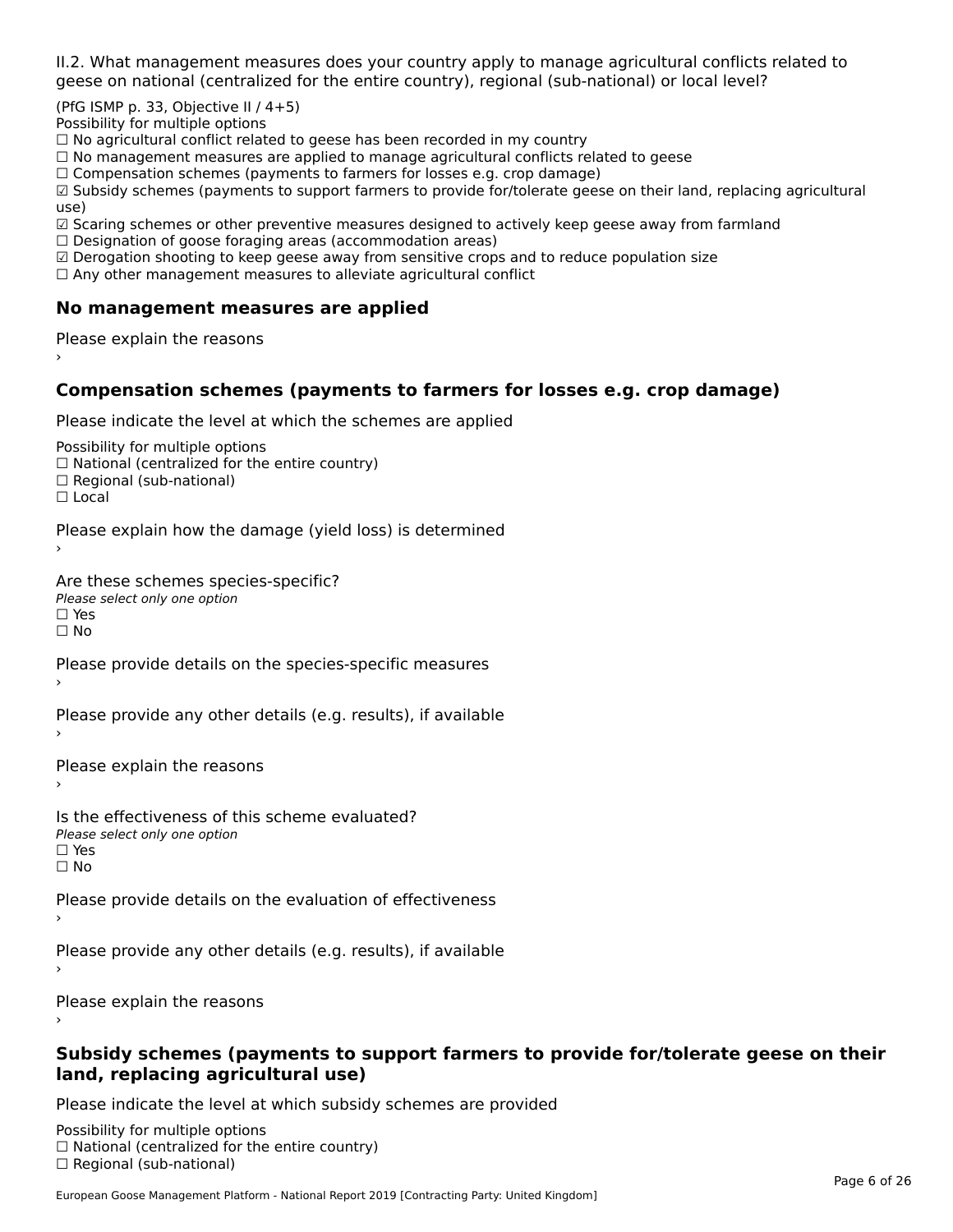#### ☑ Local

Please provide details on the subsidy schemes › See weblinks

Are these schemes species-specific?∧e chese senemes spee<br>Please select only one option ⊠ Yes<br>□ No

Please provide details on the species-specific measures › See weblinks

Please provide any other details (e.g. results) if available › See weblinks

Please explain the reasons

Is the effectiveness of this scheme evaluated? □ CHECONCHESS OF C<br>Please select only one option ☐ No

Please provide details on the evaluation of effectiveness

Please provide any other details (e.g. results) if available › See weblink

Please explain the reasons

# **Scaring schemes or other preventive measures designed to actively keep geese away from farmland**

Please indicate the level of the schemes

Possibility for multiple options ™assibility for multiple options<br>□ National (centralized for the entire country) □ National (centralized io<br>□ Regional (sub-national) ☑ Local

Please provide details on the scaring schemes or other preventive measures › See weblinks

Is the effectiveness of this scheme evaluated?Please select only one option ☑ Yes☐ No

Please provide details on the evaluation of effectiveness› Local schemes are reviewed through discussion and consultation with stakeholders

Please provide any other details (e.g. results) if available

Please explain the reasons

# **Designation of goose foraging areas (accommodation areas)**

Please provide details on the foraging areas (accommodation areas)

Please indicate at which level the foraging areas are designated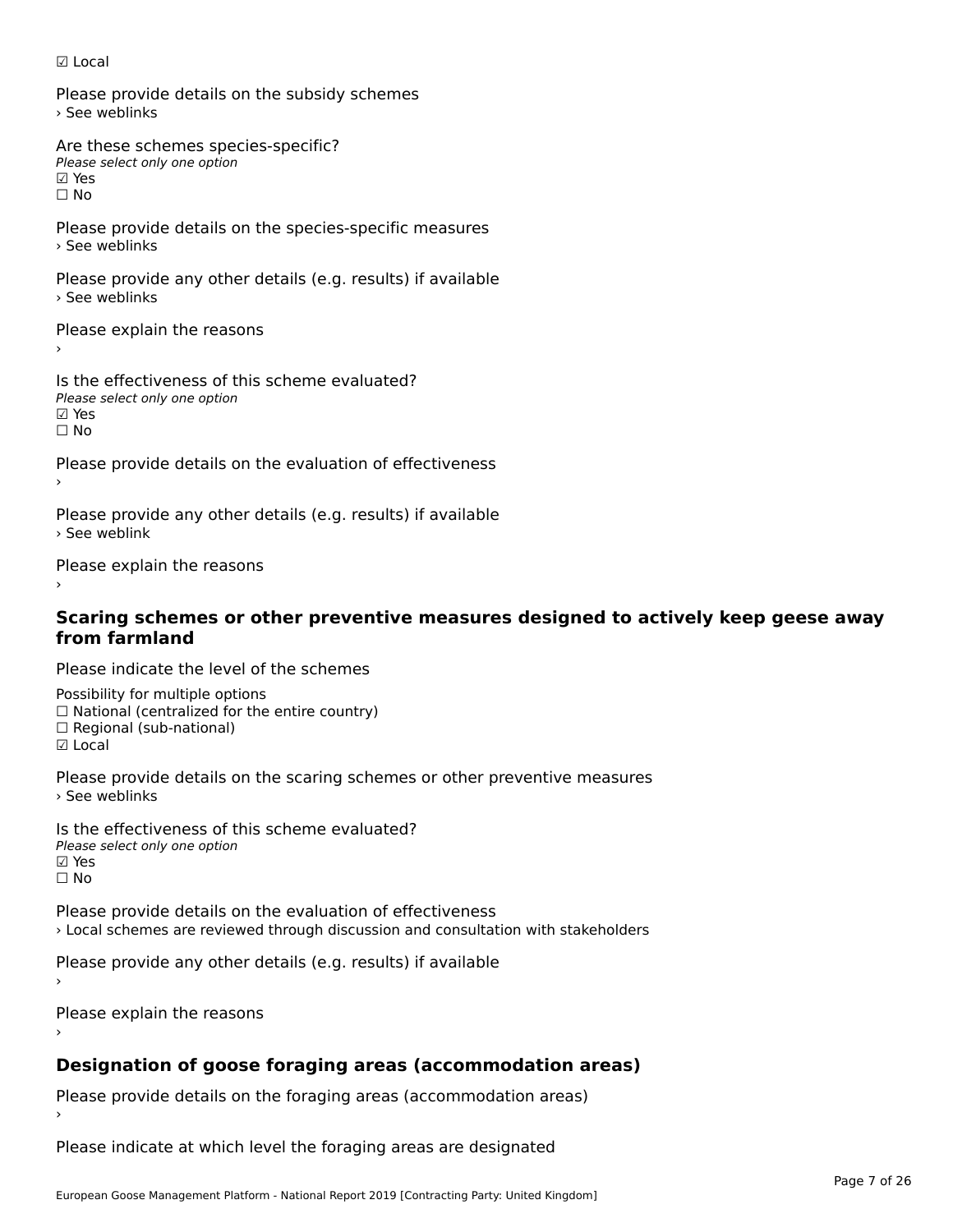Possibility for multiple options rossibility for multiple options<br>□ National (centralized for the entire country) □ National (centralized io<br>□ Regional (sub-national) ☐ Local

Is the effectiveness of accommodation areas evaluated?□ CILCCCCVCIC55 OF Q<br>Please select only one option  $\square$  Yes ☐ No

Please provide details on the evaluation of effectiveness

Please provide any other details (e.g. results), if available

Please explain the reasons

#### **Derogation shooting to keep geese away from sensitive crops and to reduce population size**population size

Please provide species-specific details on the derogation shooting *See weblink on Islay Strategy* > See weblink on Islay Strategy

Please indicate the application level of the derogation shooting

Possibility for multiple options rossibility for multiple options<br>□ National (centralized for the entire country) □ National (centralized io<br>□ Regional (sub-national)

☑ Local

Is the effectiveness of derogation shooting evaluated? Please select only one option riease<br>☑ Yes ☐ No

Please provide details on the evaluation of effectiveness

Please provide any other details (e.g. results), if available

Please explain the reasons

### **Any other management measures taken to alleviate agricultural conflicts**

Please provide details on the management measures that are taken

Please indicate the level of the measures

Possibility for multiple options rossibility for multiple options<br>□ National (centralized for the entire country) □ National (centralized io<br>□ Regional (sub-national)

☐ Local

Are these measures species-specific? ric criese measures spe<br>Please select only one option *riease*<br>□ Yes ☐ No

Please give details on the species-specific measures

Please provide brief details (attach file or provide weblink)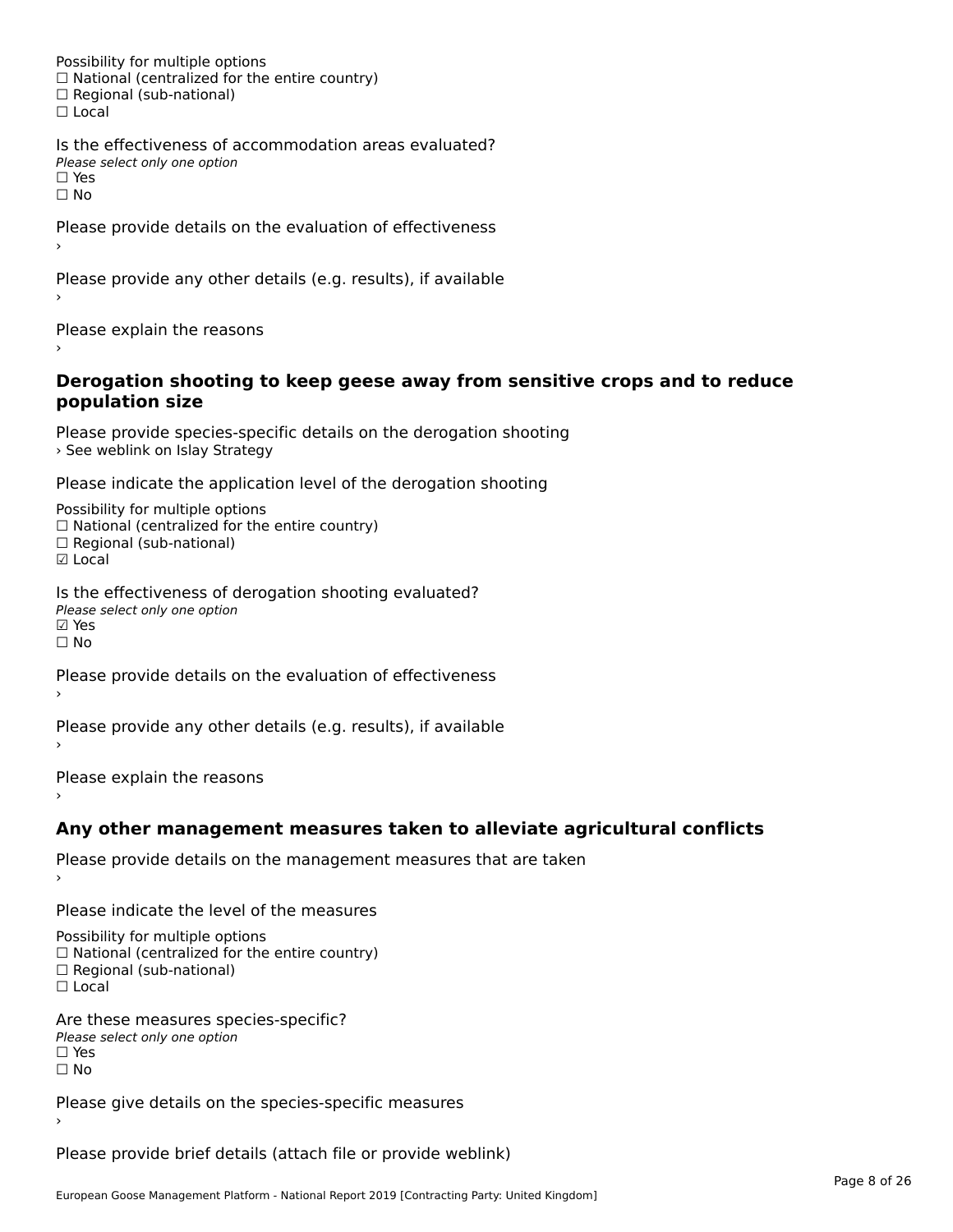›

Please explain the reasons›

Is the effectiveness of these measures evaluated? Please select only one option

☐ Yes

ים וכ∍<br>⊡ No

Please provide details on the evaluation of effectiveness

Please provide any other details (e.g. results), if available

Please explain the reasons

II.3. **NEW QUESTION:** Has your country developed new or adjusted existing legislation to facilitate the

(TBG ISSMP; PfG ISSMP)

Please select only one option ☐ Yes

☐ The legislation has been reviewed and no need to adjust existing or develop new legislation has been identified  $\Box$  The regislation has been reviewed and no need to adjust existing or develop hew regislation has been identify and  $\Box$  No, but the development of new or adjustment of existing legislation is currently under political

□ No, but the development of new or adjustment of existing legislation is currently under political discussion<br>□ No, but the development of new or adjustment of existing legislation is currently under technical discussion

☑ The legislation has not been reviewed yet for any possible need of adjustment or development of new legislation

☐ Other

Please provide details on the new legislation or the adjustments to existing legislation and the issues addressed

Please attach the legislation

Please indicate if you have used the Guidance on Implementation of AHM through Domestic Legal Piease indicate if you have used the<br>Regulations (adopted at EGM IWG3) Please select only one option ☐ Yes

☐ No

Please explain what other guidance has been used instead

Please provide details›

Is there an anticipated date to conclude considerations related to development or adjustment of legislation

- Proced to Arm within your country
- 

Is there an anticipated date to conclude considerations related to development or adjustment of legislation is there are anticrpated date to control<br>related to AHM within your country

Please explain the reasons

Please specify›

European Goose Management Platform - National Report 2019 [Contracting Party: United Kingdom]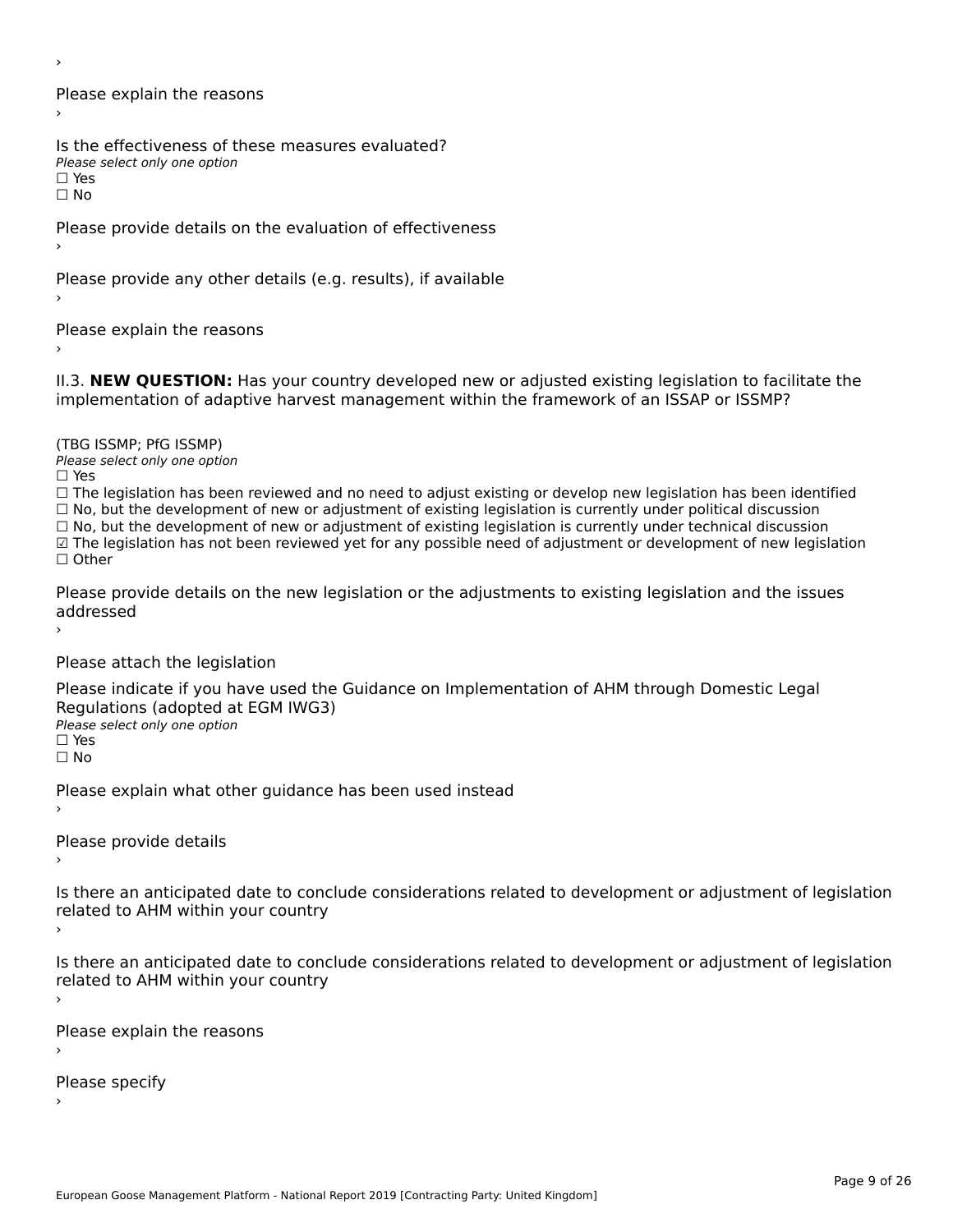# **III. Pink-footed Goose International Species Management Plan (PFG**III. FIIIN-IUULEU GUUSE IIILEI II**atiunai Species Management Fian (FTG**<br>ISMD)

#### **Praticipating Range States: Belgium, Denmark, the Netherlands, Norway**

# **General Implementation**

III.1. Does your country have a national (centralized for the entire country), regional (sub-national) or local

(PfG ISMP, p. 29; Objective II+IV/6) Please select only one option *riease select only one option*<br>□ Yes, adopted and being implemented  $\Box$  ies, adopted and being implemented<br> $\Box$  Yes, adopted but not being implemented  $\Box$  A plan(s) is/are being developed ☐ No

Please indicate the level of the plan

Possibility for multiple options rossibility for multiple options<br>□ National (centralized for the entire country) □ National (centralized io<br>□ Regional (sub-national) ☐ Local

#### **National management plan**

Please indicate the date of adoption

 **National** Management Plan

›

Please indicate by whom the plan was adopted

**National** Management Plan ›

Please provide details about the implementing agency

**National** Management Plan ›

Please provide a reference to the plan

**National** Management Plan ›

Please provide a main contact

**National** Management Plan ›

Does the management plan/s promote recreational uses such as tourism and hunting?

(PfG ISMP, p. 33, Objective II+IV/6) Please select only one optionPlease select only one option  $\square$  Yes ☐ No

Please provide more details on the activities

Please indicate the economic, cultural and other value of the recreational activities at national level

Please explain the reasons

### **Regional management plan**

In case of various management plans, please upload a document or table listing all the management plans, $\frac{1}{2}$  case of various management plans, please uploa including the details required in the sections below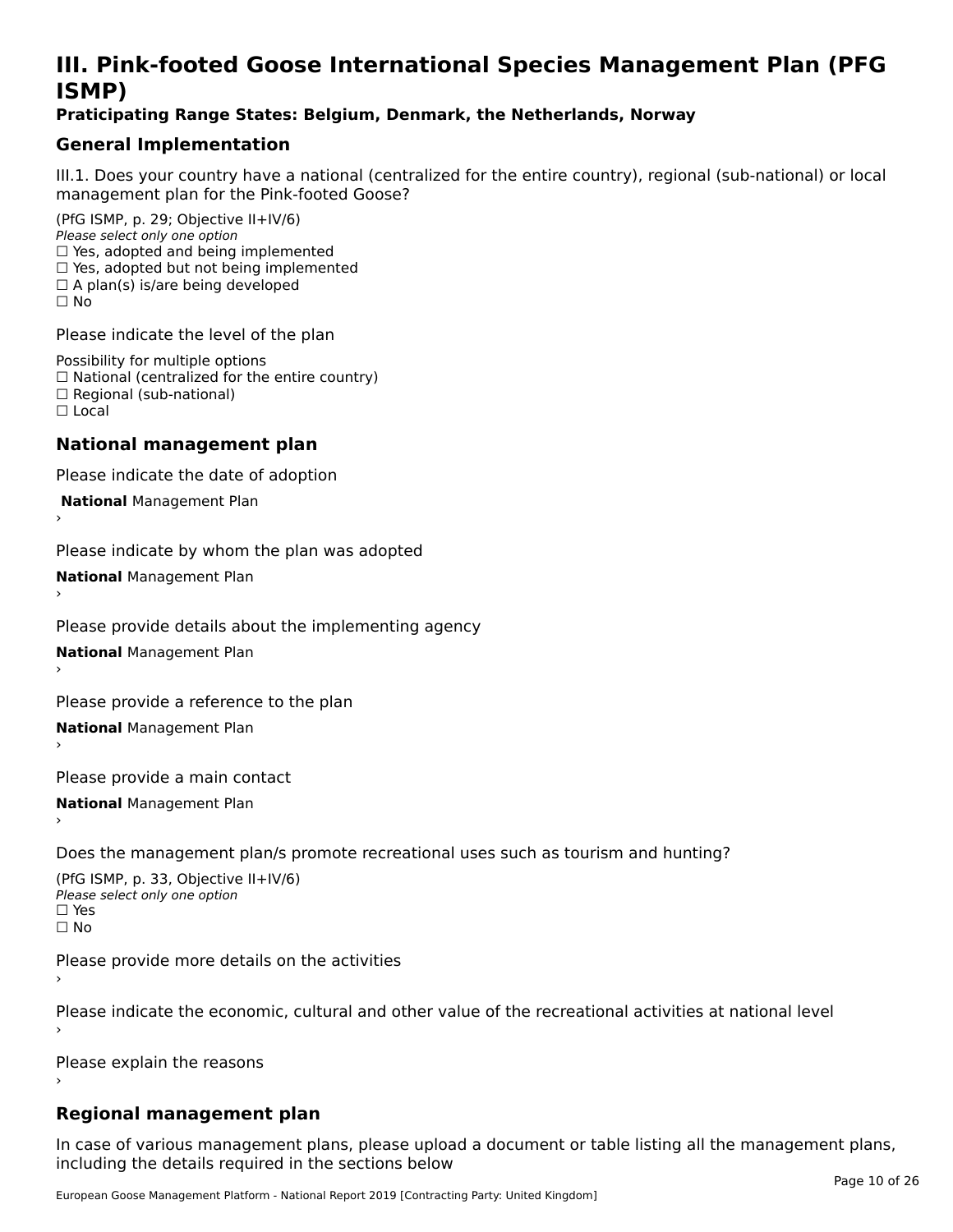Please indicate the region the plan encompasses **Regional** Management Plan

Please indicate the date of adoption **Regional** Management Plan ›

Please indicate by whom the plan was adopted

**Regional** Management Plan

›

Please provide details about the implementing agency

**Regional** Management Plan

Please provide a reference to the plan

**Regional** Management Plan

Please provide a main contact

**Regional** Management Plan

Does the management plan promote recreational uses such as tourism and hunting?

(PfG ISMP, p. 33,Objective II+IV/6) ∩∩ וויוכו פון<br>Please select only one option<br>□ Yes □ Yes<br>□ No

Please provide more details on the activities

Please indicate the economic, cultural and other value of the recreational activities at regional level

Please explain the reasons ›

## **Local management plan**

In case of various management plans, please upload a document or table listing all the management plans, In case of various management plans, please uploa<br>including the details required in the sections below

Please indicate the area the plan encompasses

**Local** Management Plan

Please indicate the date of adoption

**Local** Management Plan›

Please indicate by whom the plan was adopted

**Local** Management Plan

Please provide details about the implementing agency

**Local** Management Plan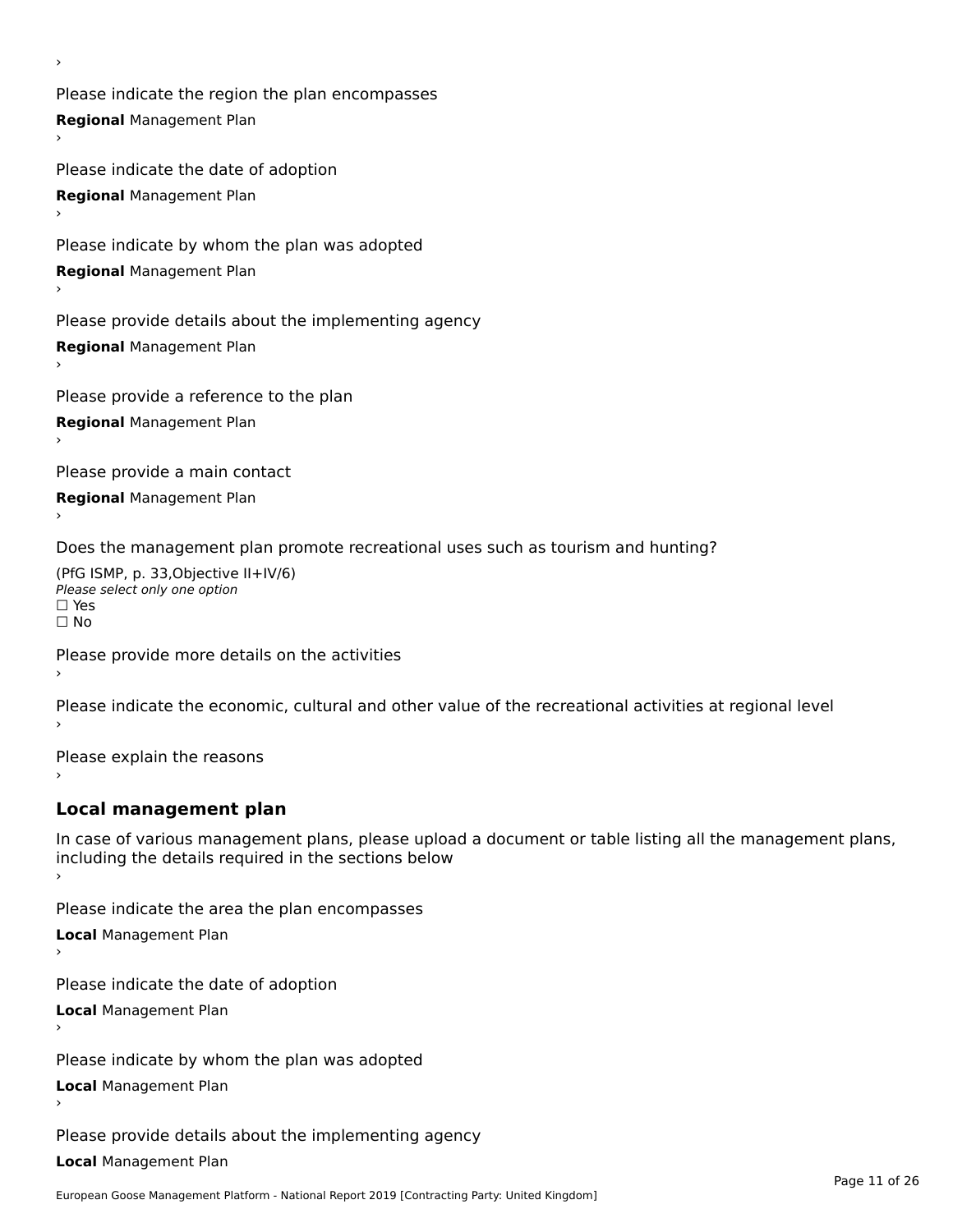Please provide a reference to the plan **Local** Management Plan

Please provide a main contact

**Local** Management Plan

›

Does the management plan promote recreational uses such as tourism and hunting?

(PfG ISMP, p. 33, Objective II+IV/6) Please select only one option☐ Yes☐ No

Please provide more details on the activities›

Please indicate the economic, cultural and other value of the recreational activities at local level

Please explain the reasons ›

Please indicate the level of the plan ∩ease marcate the lever of the plan<br>□ National (centralized for the entire country) □ National (centralized io<br>□ Regional (sub-national) ☐ Local

#### **National management plan**

Please indicate the date of adoption National management plan

Please indicate by whom the plan was adopted National management plan ›

Please provide details about the implementing agency

National management plan

Please provide a reference to the plan

National management plan

Please provide a main contact

National management plan

# **Regional management plan**

Please indicate the region the plan encompasses Regional management plan

Please indicate the date of adoption

Regional management plan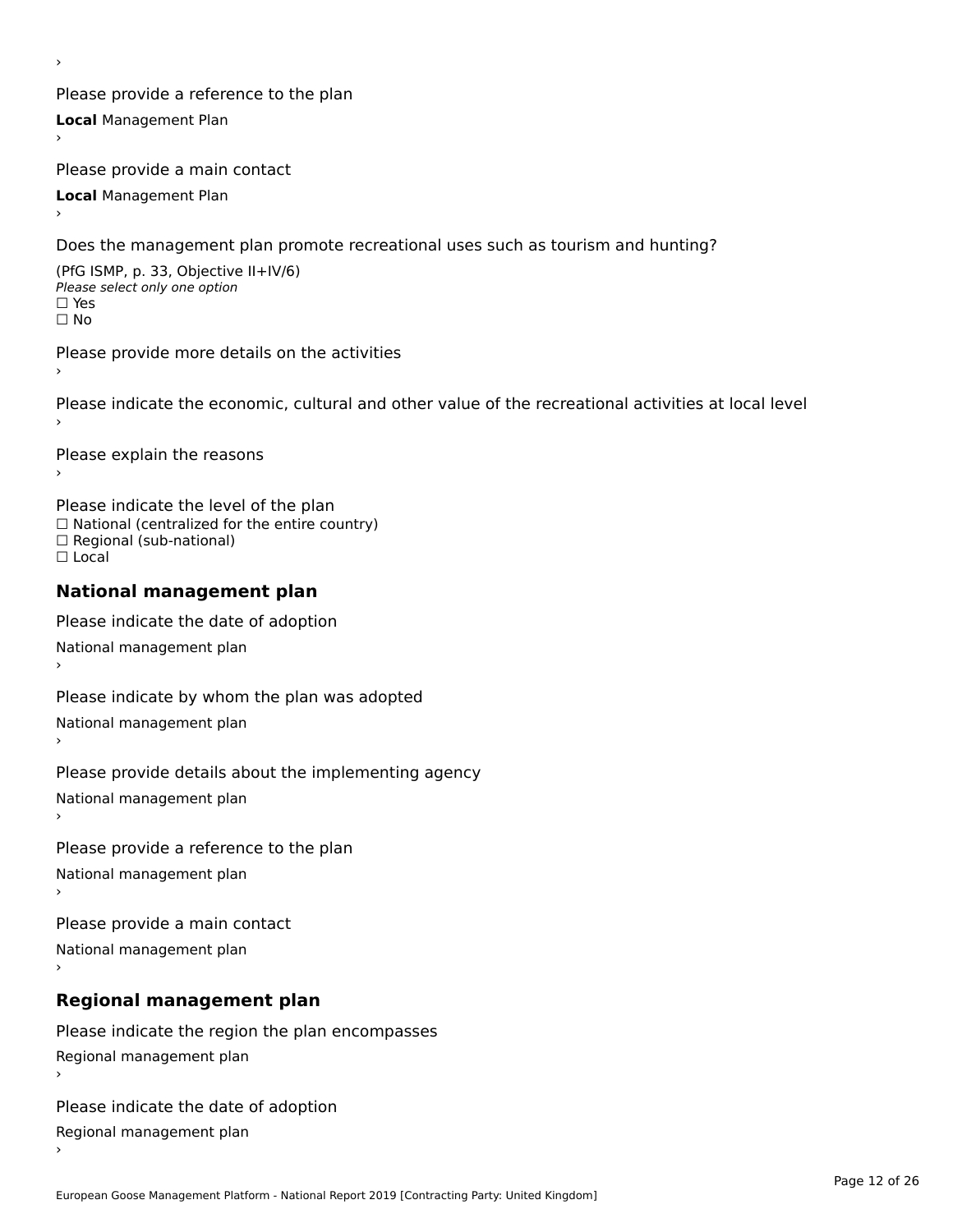```
Please indicate by whom the plan was adopted Regional management plan
Please provide details about the implementing agency Regional management plan
Please provide a reference to the plan Regional management plan
Please provide a main contact Regional management plan
Local management plan
Please indicate the area the plan encompasses Local management plan›Please indicate the date of adoption Local management plan١,
Please indicate by whom the plan was adopted Local management plan›Please provide details about the implementing agency Local management plan١,
Please provide a reference to the plan Local management plan›Please provide a main contact Local management plan١,
In case of various management plans, please upload a document or table listing all the management plans,in case or various management plans, please upload
including the details required in the sections above
```
Are the management plan/s promoting recreational uses such as tourism and hunting?

```
(PfG ISMP, p. 33, Objective II+IV/6)
Please select only one option☐ Yes☐ No
```
Please provide more details on the planned activities

Please explain the reasons›

Please indicate why the plan is not being implemented›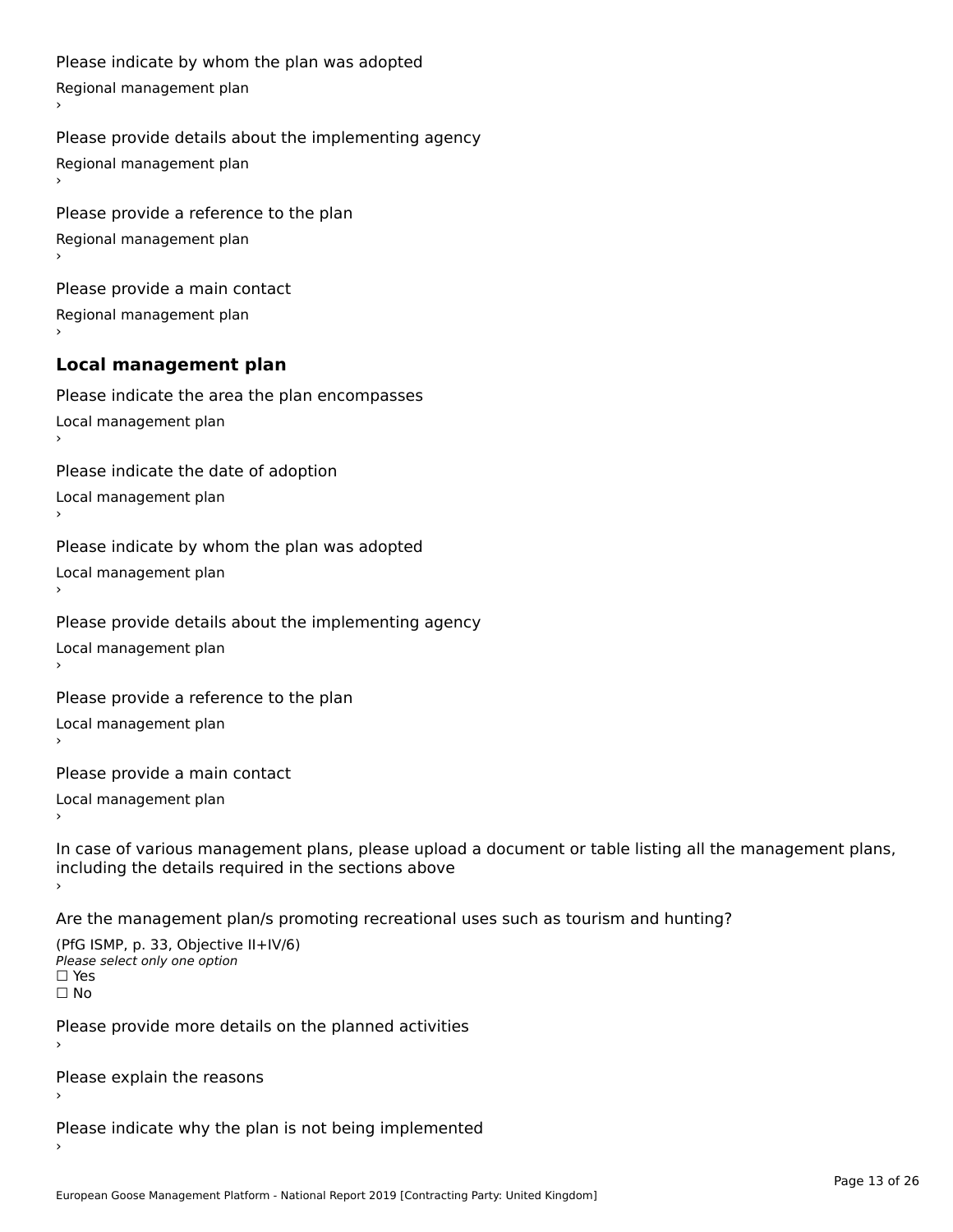Please indicate the timeline for the finalization of the plan

Please indicate when it is expected to be adopted

Please indicate the level of the plan(s) (National, regional, local)

Please explain the reasons

Field for additional information on management plan/s (optional)

III.2. Has your country established a working group to support the implementation of the PfG ISMP?

(PfG ISMP, p. 29, Objective I+II+II+IV/1)Please select only one option □ Yes, a working group has been established □ Tes, a working group has been established<br>□ The establishment of a working group is under consideration

Please indicate the type of working group that has been established

Possibility for multiple options ™assibility for multiple options<br>□ National (centralized for the entire country) □ National (centralized io<br>□ Regional (sub-national)  $\Box$  Local

#### **National working group**

›

Please indicate the date of establishment

Please list the working group members and coordinator ›

Please provide details about the functions of the working group ›

Please provide a main contact ›

**Regional working group**

In case of multiple regional working groups, please upload a document or table listing all the working In case of multiple regional working groups, please upload a<br>groups, including the details required in the sections below

Please indicate the region the working group services ›

Please indicate the date of establishment ›

Please list the working group members and coordinator ›

Please provide details about the functions of the working group ›

Please provide a main contact ›

### **Local working group**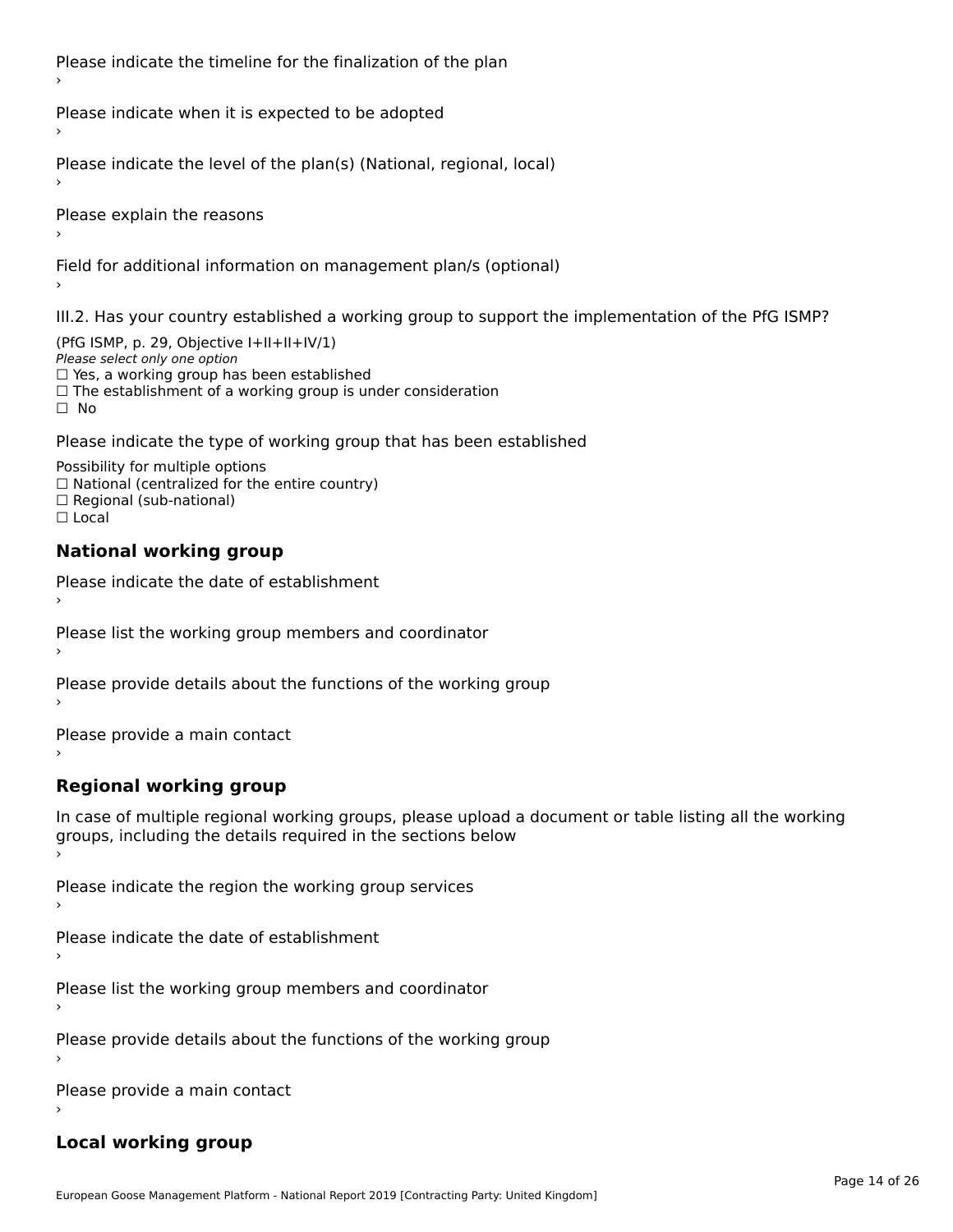In case of multiple local working groups, please upload a document or table listing all the working groups, in case of multiple local working groups, please up ›

Please indicate the area the working group services ›

Please indicate the date of establishment ›

Please list the working group members and coordinator

›

Please provide details about the functions of the working group ›

Please provide a main contact ›

Please indicate by when a decision on the establishment will be taken

Please indicate which existing structure or capacity is responsible for the implementation of the PfG ISMP instead ›

Field for additional information on working group (optional)

#### **Objective I. Maintain a sustainable and stable Pink-footed Goose population and its range**range

III.3. Have key sites for the Pink-footed Goose been identified in your country?

(PfG ISMP, p. 32, Objective I/4)Please select only one option ☐ Yes☐ No

Please upload an Excel table and include specific information for each site on the following items

- $1 \quad \alpha$
- 2 Site
- 2 Site<br>3 Size (ha)

د حدد una<br>4 Location (decimal geographic coordinates; and separately upload a map indicating roost and main foraging areas 4 Location<br>if possible)

- 5 Main habitat types
- 6 Has this site been afforded appropriate designation status at international levels (e.g. Ramsar site, SPA, etc.)? 6. Bestweetter status
- 6a Designation status<br>6b Date of designation
- 
- 6c Any other relevant information
- 7 Has this site been afforded appropriate protected area status at national levels? 7a Designation status
- 7a Designation status<br>7b Date of designation
- 
- 7c Any other relevant information
- 8 Does a management plan exist that address the conservation requirements of pink-footed geese?
- 8a Provide brief details e.g. about the hunting regulations and other management regimes ›

Please explain the reasons

III.4. Are measures being taken to restore and/or rehabilitate Pink-footed Geese roosting and/or feeding habitats?

 $(PCI GMP, p. 33, Qb)$  is the I+II/7) Possibility for multiple optionsPossibility for multiple options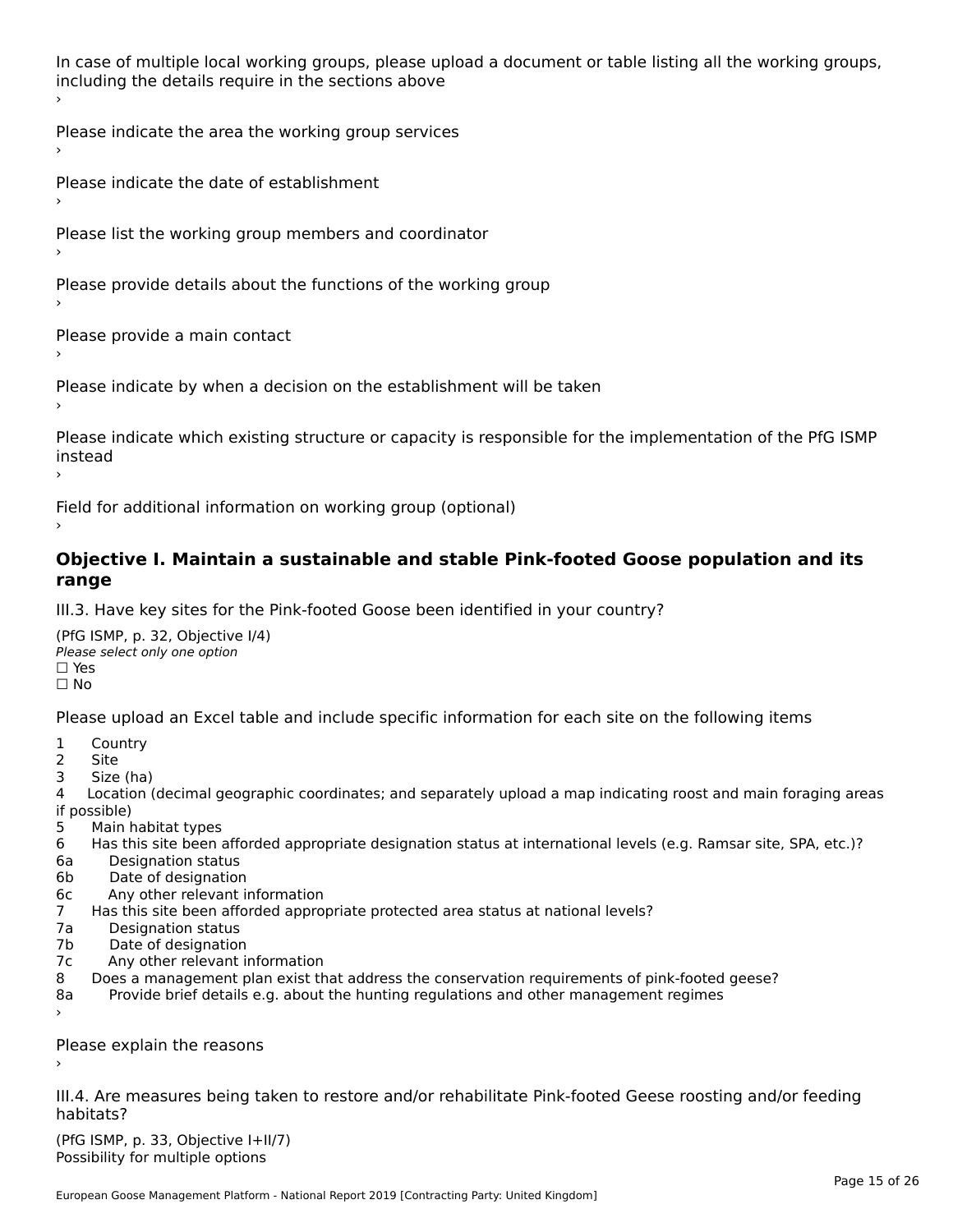☐ In staging areas □ in staging areas<br>□ In the wintering areas ☐ Not relevant

# **In the staging areas**

```
Please provide brief details, listing sites and measures ›
```
#### **In the wintering areas**

Please provide brief details, listing sites and measures ›

Please explain the reasons

III.5. Has a programme for prevention of Pink-footed Goose breeding on mainland been developed and implemented in your country?

(PfG ISMP, p. 31, Objective I+II+II/2)

**[only for Norway]**

Please select only one option riease select only one option<br>□ Yes, the programme is being implemented

 $\Box$  ies, the programme is being implemented to date  $\Box$  Yes, but the programme is not being implemented to date

 $\Box$  No, but a programme is under development

Please provide information on measures taken to date

Please provide results, if available

Please provide brief details on the measures and timeline of the programme

Please explain why it has not been implemented

Please provide brief details and expected date of enacting it

Please provide details on any other relevant activities undertaken, if any›

**Keep agricultural conflicts to an acceptable level**

III.6. Are agricultural conflicts related to Pink-footed Geese (e.g. crop damage) currently at an acceptable

```
(PfG ISMP, p. 33, Objective II (4+5))
Please select only one option
☐ Yes☐ No
```
Please indicate how these conflicts are being addressed

Please indicate how these conflicts are being addressed›

Please provide further details, as necessary ›

# **Objective III. Avoid increase in tundra vegetation degradation on the breeding range**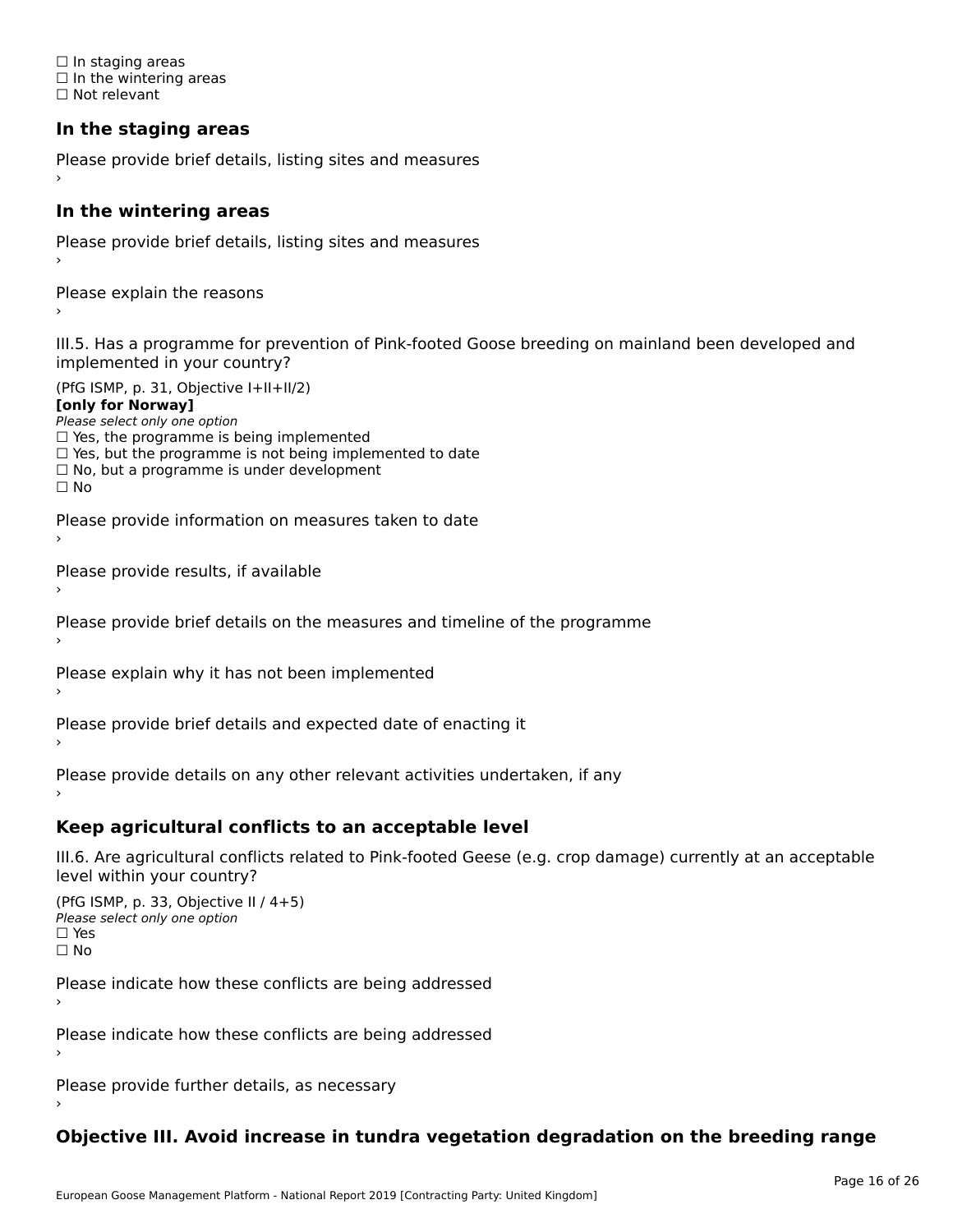III.7. Is the extent of arctic tundra degradation on Svalbard caused by the Pink-footed Goose monitored?

(PfG ISMP, p. 33-34, Objective III /8) **[only for Norway] Please select only one option** □ Yes<br>□ No

Please provide details on the type of monitoring activities (who is conducting them and how they are riease prov ›

Is there an increase in the level of degradation of the arctic tundra? □ CitCre dir increduce in c<br>Please select only one option □ Yes<br>□ No

Please provide any results or evidence

Please provide any results or evidence

Please explain the reasons

›

#### **Objective IV. Allow for recreational use that does not jeopardize the population**

III.8. Does your country promote and/or implement (in the past three years) any national or regional (sub $m.6.198$  your country promove and/or miplement (in the past time years) any national or

(PfG ISMP, p. 31, Objective VI/3) **[only Norway and Denmark]** Possibility for multiple options ☐ Wise use hunting practices  $\Box$  wise use numing practices<br> $\Box$  Best practices to reduce crippling rates □ Best practices to reduce crippinig rates<br>□ Self-organization and coordination of local hunting □ Sen-organization and coordination or local nunting<br>□ No campaigns, programmes or activities have been implemented

# **Wise use hunting practices**

Please provide brief details (attach files or provide web links, if available) ›

## **Best practices to reduce crippling rates**

Please provide brief details (attach files or provide web links, if available)

# **Self-organization and coordination of local hunting**

Please provide brief details (attach files or provide web links, if available)

Please explain the reasons

#### **Optionally, please provide any other information related to the implementation of the PfG ISMP**

Please provide further information here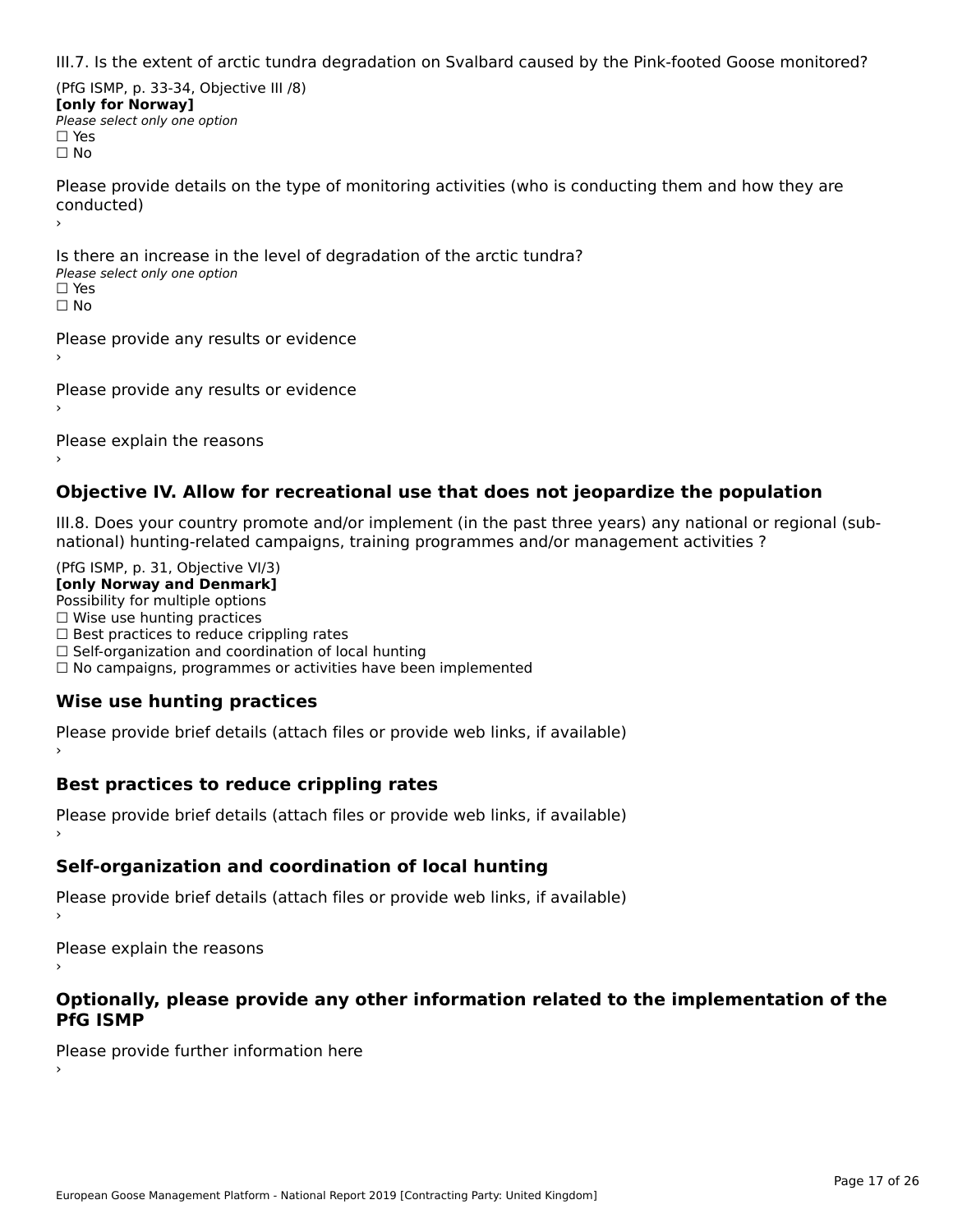#### **IV. Sub-section A: Taiga Bean Goose International Single Species Action Plan (TBG ISSAP) - Eastern 1 Management UnitAction Plan (TBG ISSAP) - Eastern 1 Management Unit**

Participating Range States**: Belarus, Estonia, Germany, Latvia, Ukraine** 

### **Objective 1. Increase survival rate of adults**

### **Result 1.1 Legal harvest does not jeopardize an increase of adult survival rates**

IV.1. Has your country developed and adopted legislation for the closure of hunting of TBG to allow for TBG IV.1. Thas your country developed and add<br>to pass before goose hunting is opened?

(activity 1.1.1.1 Workplan for the implementation of non-AHM related actions (2018-2020) agreed at the 3rd EGM IWG meeting in Leeuwarden, the Netherlands in June 2018) **[all Participating Range States]**

#### [all Participating Range States]

Please select only one option ☐ Yes, developed and adopted

☐ Yes, developed but not adopted

 $\Box$  ies, developed but not adopted

Please describe what legislation has been developed

Please indicate when it was adopted

Please indicate how the legislation is enforced

Please describe what legislation has been developed

Please indicate the timeframe when the legislation is expected to be adopted

Please explain the reasons

#### **IV.2. Please indicate how you are improving the knowledge of the occurrence of TBG on sub-species level in your country**on sub-species level in your country

on sub-species fever in your country<br>(activity 1.1.1.2 Workplan for the implementation of non-AHM related actions (2018-2020) agreed at the **Brd EGM IWG meeting in Leeuwarden, the Netherlands in June 2018)** 

#### [all Participating Range States]

IV.2.1. Ensuring national monitoring at all known key sites <del>■ Western Chroning</del> Hational<br>Please select only one option  $\Box$  Yes ☐ No

Please describe the activities undertaken

Please list the key sites where monitoring activities are being undertaken

Please provide relevant documents or weblinks

Please explain the reasons

›

IV.2.2. Providing identification training to people carrying out the monitoring activities <del>■ Western Fortung</del> Recrement<br>Please select only one option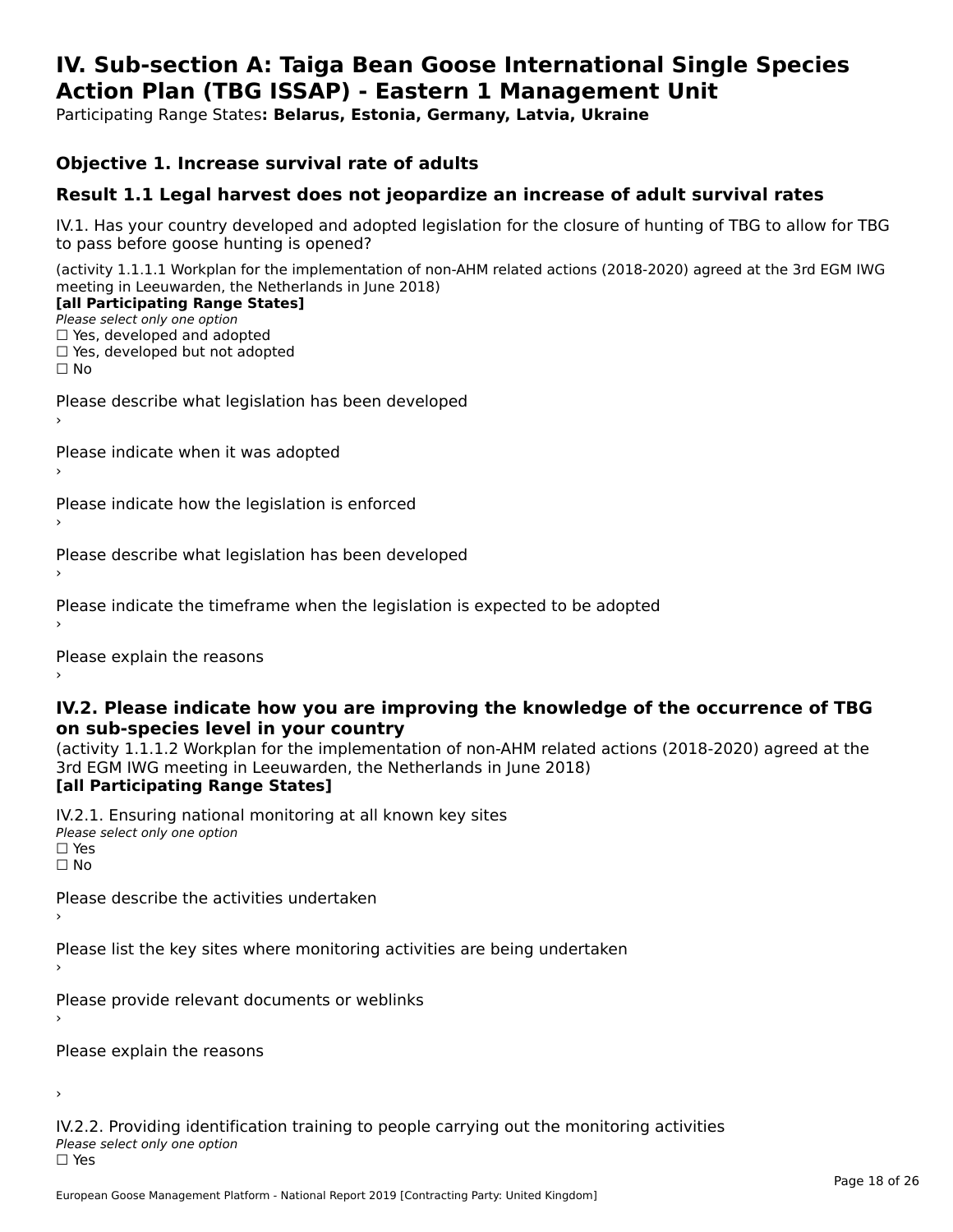```
☐ No
```

```
Please describe the activities undertaken›Please provide relevant identification materials or weblinks, if available
Please explain the reasons
IV.2.3. Providing equipment to people carrying out the monitoring activities
Please select only one option
☐ Yes□ Yes<br>□ No
Please describe the activities undertaken›Please provide relevant documents or weblinks
Please explain the reasons
IV.2.4. Carrying out a satellite/GPS tagging project on TBG in the wintering/staging areas
<del>∩</del><br>Please select only one option
□ Yes<br>□ No
Please describe the activities undertaken›Please provide relevant documents or weblinks
Please explain the reasons
IV.2.5. Any other relevant activities
Please select only one option
☐ Yes□ Yes<br>□ No
Please describe the activities undertaken›Please provide relevant documents or weblinks
Result 1.2 Illegal harvest is reduced to non-significant levels
```
IV.3. Does your country implement an awareness-raising campaign for hunters to complement necessary rv.5. Does your court<br>legislation changes?

(activity 1.2.2.1 Workplan for the implementation of non-AHM related actions (2018-2020) agreed at the 3rd EGM IWG meeting in Leeuwarden, the Netherlands in June 2018)

#### **[Only for Belarus and Ukraine]**

**LOTTLY TOT Detailed and O**<br>Please select only one option

riease select only one option<br>□ Yes, an awareness-raising campaign is being implemented<br>□ Yes, an awareness-raising campaign is under development

□ No, but an awareness-raising campaign is under development<br>□ N。

Please indicate who is involved in the implementation (e.g. national NGOs, research institutes, etc.)

Please provide brief details about the activities that are being implemented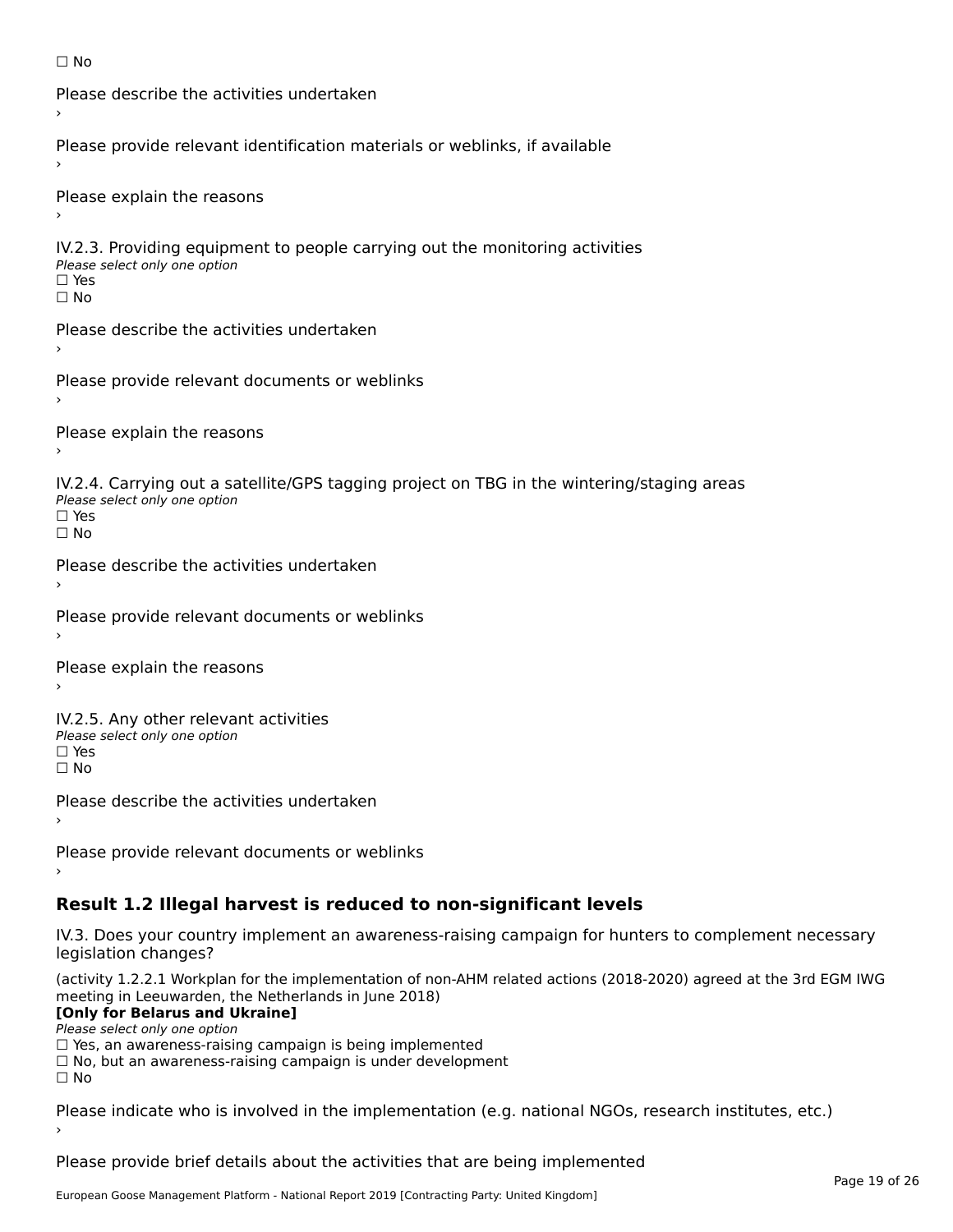Please provide a weblink or upload more information on the campaign Does the campaign include guidance on identification of grey geese? Please select only one option<br>□ Yes □ Yes<br>□ No Please upload identification guides and provide weblinks Please provide further information, if available Please explain the reasons Please indicate who is in charge of developing the campaigns Please provide information on when the development is expected to be finalized Please indicate when the implementation of the campaign is envisaged to start Please provide reasons why an awareness-raising campaign is not in place IV.4. Has special publication on the occurrence of the Taiga Bean Goose been produced and disseminated? (activity 1.2.2.2 Workplan for the implementation of non-AHM related actions (2018-2020) agreed at the 3rd EGM IWG **[Only for Ukraine] □ Yes produced and disseminated**<br>Please select only one option  $\Box$  ies produced and disseminated  $\Box$  ies, currently being produced Please provide details on dissemination, upload publication or provide weblink Please provide details on the timeframe Please indicate who is in charge of producing the publication Please provide details on the dissemination plans Please explain the reasons **Other objectives and results as decided by the EGM IWG Reducing Taiga Bean Goose crippling** IV.5. Have you undertaken any activities to reduce TBG crippling rates? (activity agreed at the 1st EGM IWG meeting in Kristianstad, Sweden in December 2016)

#### **[all Participating Range States]**[all Participating Range States]

**Lan T articipating Range**<br>Please select only one option

□ Yes<br>□ No

›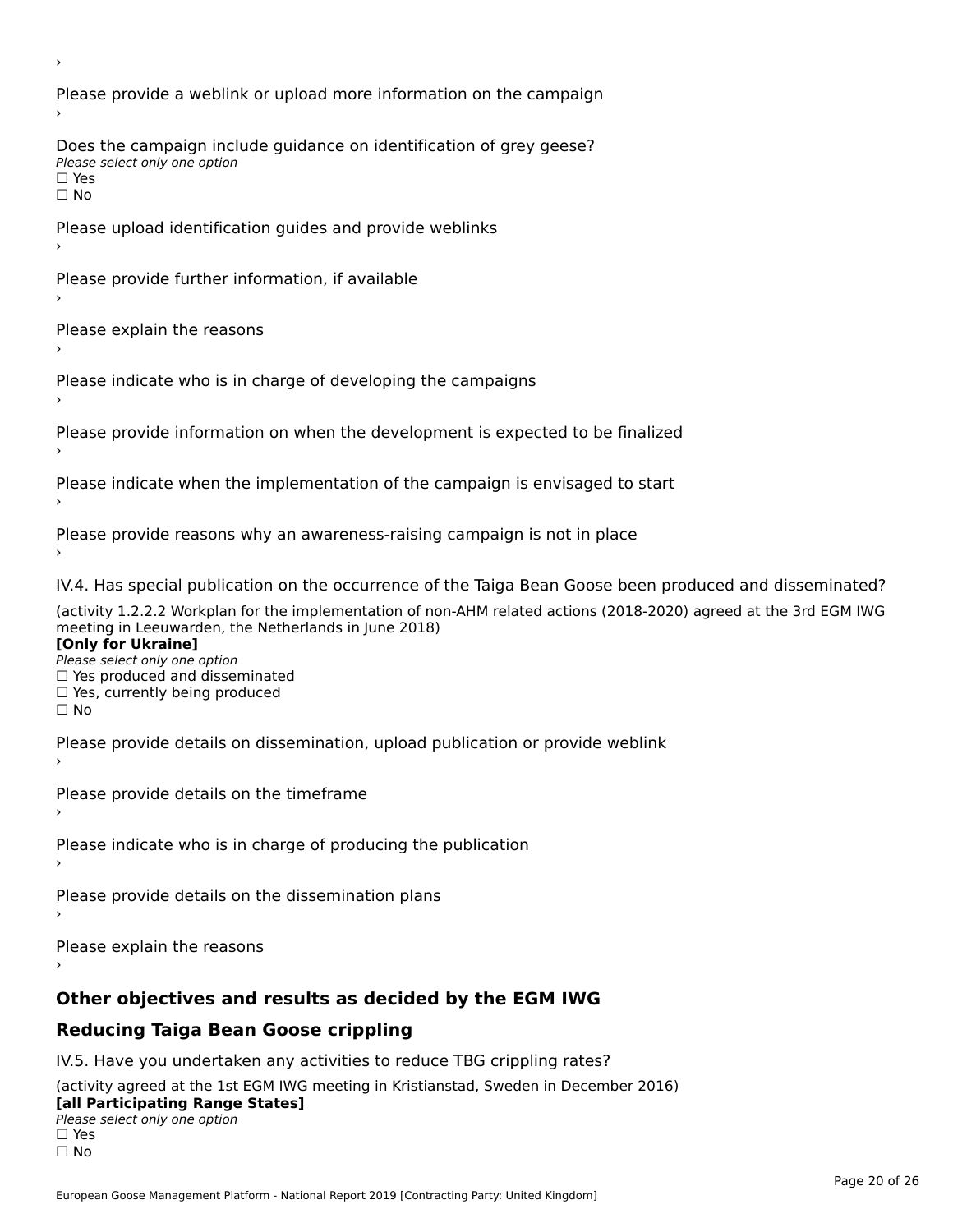☐ Not applicable

```
Please provide details on the activities
```
Please explain the reasons

Please explain the reasons

### **Raising identification skills and awareness amongst hunters**

IV.6. Have training programmes to develop identification skills amongst hunters been organized by national rv.o. riave training pro<br>hunting associations?

(activity agreed at the 1st EGM IWG meeting in Kristianstad, Sweden in December 2016) **[all Participating Range States]**[all Participating Range States] **Lan Tarticipating Range**<br>Please select only one option ☐ Yes☐ No□ Not applicable

Please provide more information on the training programmes

Have the training programmes been developed in cooperation with BirdLife partners and other conservation NGOs?Please select only one option☐ Yes☐ No

```
Please provide a list of cooperating partners
```
Please provide more information of detailed activities with partners

Please upload any relevant materials

Please provide weblinks

Please explain the reasons

Please explain the reasons›

Please explain the reasons

#### **Optionally, please provide any other information related to the implementation of the TBG ISSAPTBG ISSAP**

Please provide information here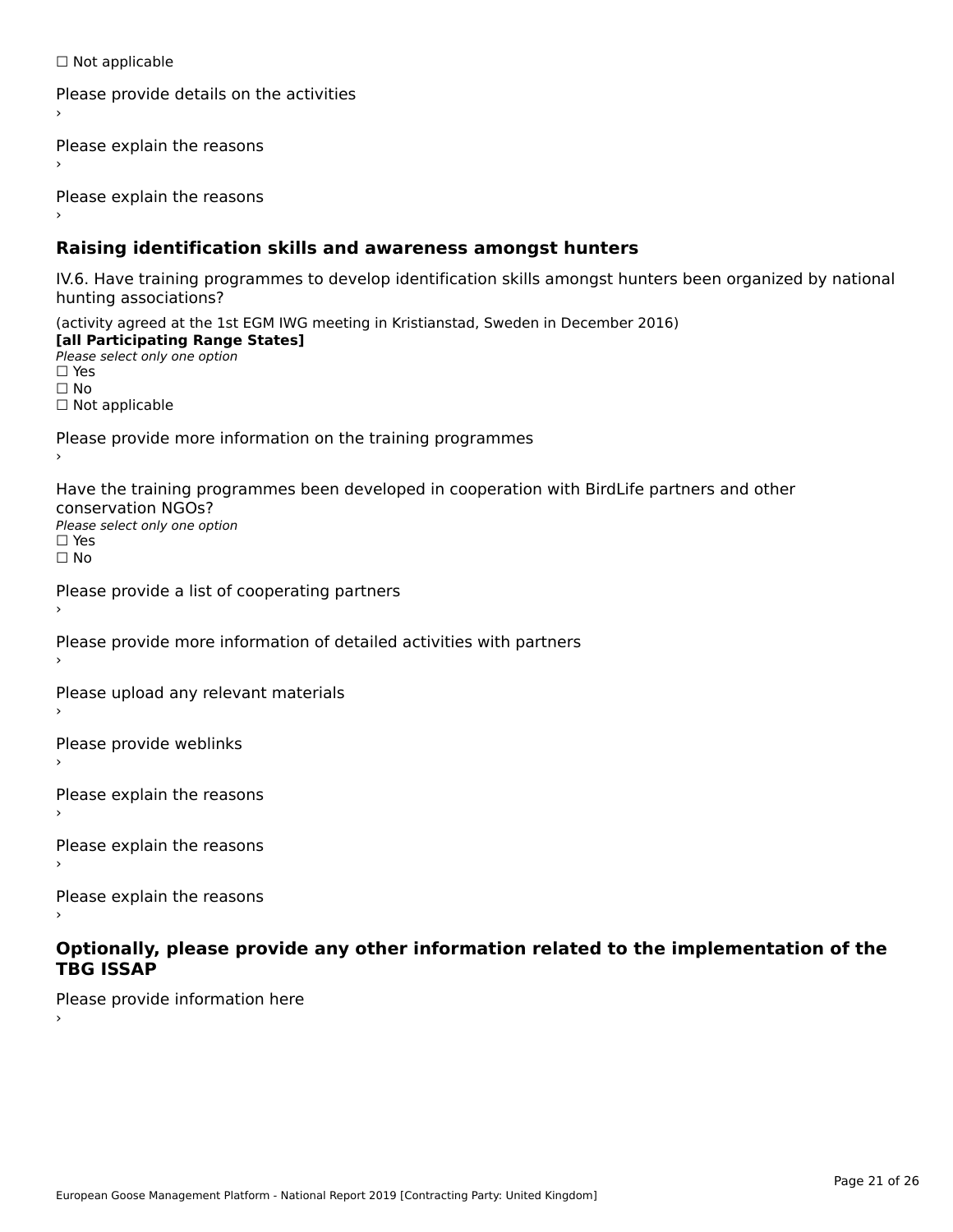# **V. Sub-section B: Taiga Bean Goose International Single SpeciesAction Plan (TBG ISSAP) - Western and Central Management Units**

Participating Range States: **Denmark**, **Finland**, **Norway, Sweden**, **UK**

# **Objective 1 Increase survival rate of adults**

## **Result 1.2 Illegal harvest is reduced to non-significant levels**

V.1. Is TBG shooting investigated in north-east Jutland and Zealand?

(activity 1.2.2.1 Workplan for the implementation of non-AHM related actions (2018-2020) agreed at the 3rd EGM IWG meeting in Leeuwarden, the Netherlands in June 2018) **[Only for Denmark] LOTTLY TOT DETITIONS**<br>Please select only one option

*riease*<br>□ Yes<br>□ No

Please indicate what activities have been undertaken›

Please provide results, relevant publications and weblinks ›

Please explain the reasons

#### **Result 1.3: Impact of huntable native predators in breeding and moulting areas is reduced**

V.2. Are annual campaigns undertaken amongst hunters in the breeding areas to strengthen fox v.z. Are annual campaigns und<br>management in your country?

(activity 1.3.1.1 Biannual Taiga Bean Goose implementation plan agreed at the 1st EGM IWG meeting in Kristianstad, Sweden in December 2016)

**[Only for Finland]** Please select only one optionriease<br>□ Yes □ Yes<br>□ No

Please list the areas where the campaigns are being undertaken

Please list the hunting associations involved

Please provide any other relevant details and weblinks ›

Please explain the reasons›

V.3. Has fox management in northernmost Finland been further strengthened by the Finnish Wildlife v.5. Has fox management in northernmost F<br>Agency and the Forestry and Parks Service?

(activity 1.3.1.2 Biannual Taiga Bean Goose implementation plan agreed at the 1st EGM IWG meeting in Kristianstad, Sweden in December 2016) Sweden in December 2016)

[Only for Finland]

**Please select only one option** □ Yes<br>□ No

Please explain what activities have taken place

Please provide results, relevant publications and weblinks ›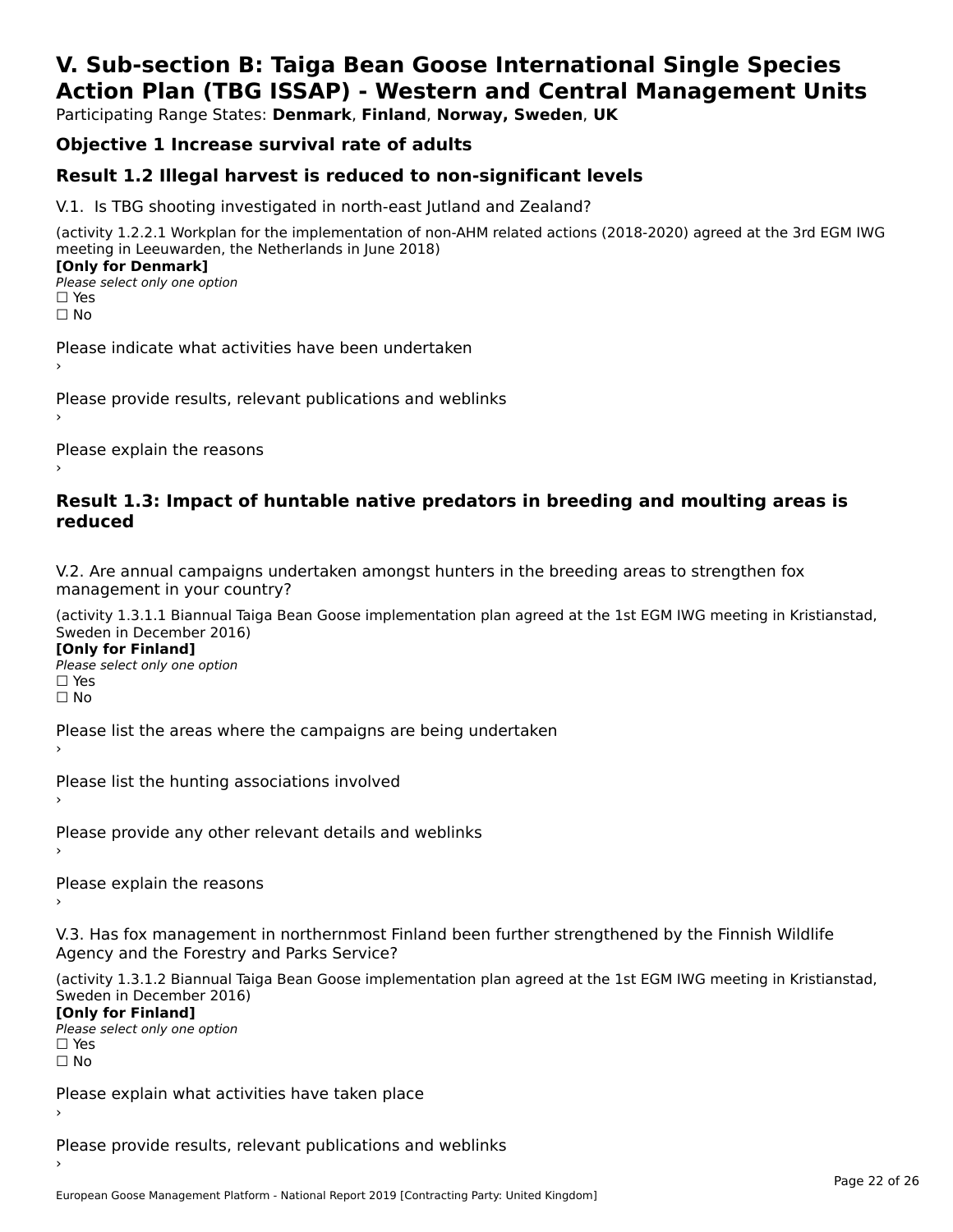# **Result 1.4: Impact of alien predators in breeding and moulting areas is reduced**

V.4. Does your country implement programmes for the eradication of the raccoon dog?

(activity 1.4.1.1 Workplan for the implementation of non-AHM related actions (2018-2020) agreed at the 3rd EGM IWG meeting in Leeuwarden, the Netherlands in June 2018) **[Only for Finland and Sweden]**

**Please select only one option** 

□ Yes<br>□ No

Please provide details about the eradication programme(s) (scope, implementing entities, etc.)

Please provide details on the effectiveness of the programmes

Please provide an update on the current status of the raccoon dog

Please explain the reasons

### **Objective 2. Increase reproductive rates**

### **Result 2.2: Intraspecific competition in spring staging areas is reduced**

V.5. Please provide updates on the implementation of the "fields for geese" programme

(activity 2.2.1.1 Workplan for the implementation of non-AHM related actions (2018-2020) agreed at the 3rd EGM IWG meeting in Leeuwarden, the Netherlands in June 2018) **[Only for Sweden]**Loury for Swedent

V.6. Please provide information on the continuation and implementation of the "unharvested-fields-forbirds" programme (within the Common Agricultural Policy)birds" programme (within the Common Agricultural Policy)

(activity 2.2.1.2 and 2.2.1.3) **[Only for Finland]** ›

#### **Objective 3. Stop ongoing loss, fragmentation and degradation of habitats, and restore lost, fragmented and degraded habitats**

### **Result 3.1: Impact of forestry works is reduced**

V.7. Have working models been developed for wildlife-friendly forest management?

(activity 3.1.1.1 Workplan for the implementation of non-AHM related actions (2018-2020) agreed at the 3rd EGM IWG meeting in Leeuwarden, the Netherlands in June 2018)

#### **[Only for Finland]**

**Please select only one option** □ Yes<br>□ No

Please provide details on the working models developed

Are these models being implemented? ∩ne enese moders being<br>Please select only one option □ Yes<br>□ No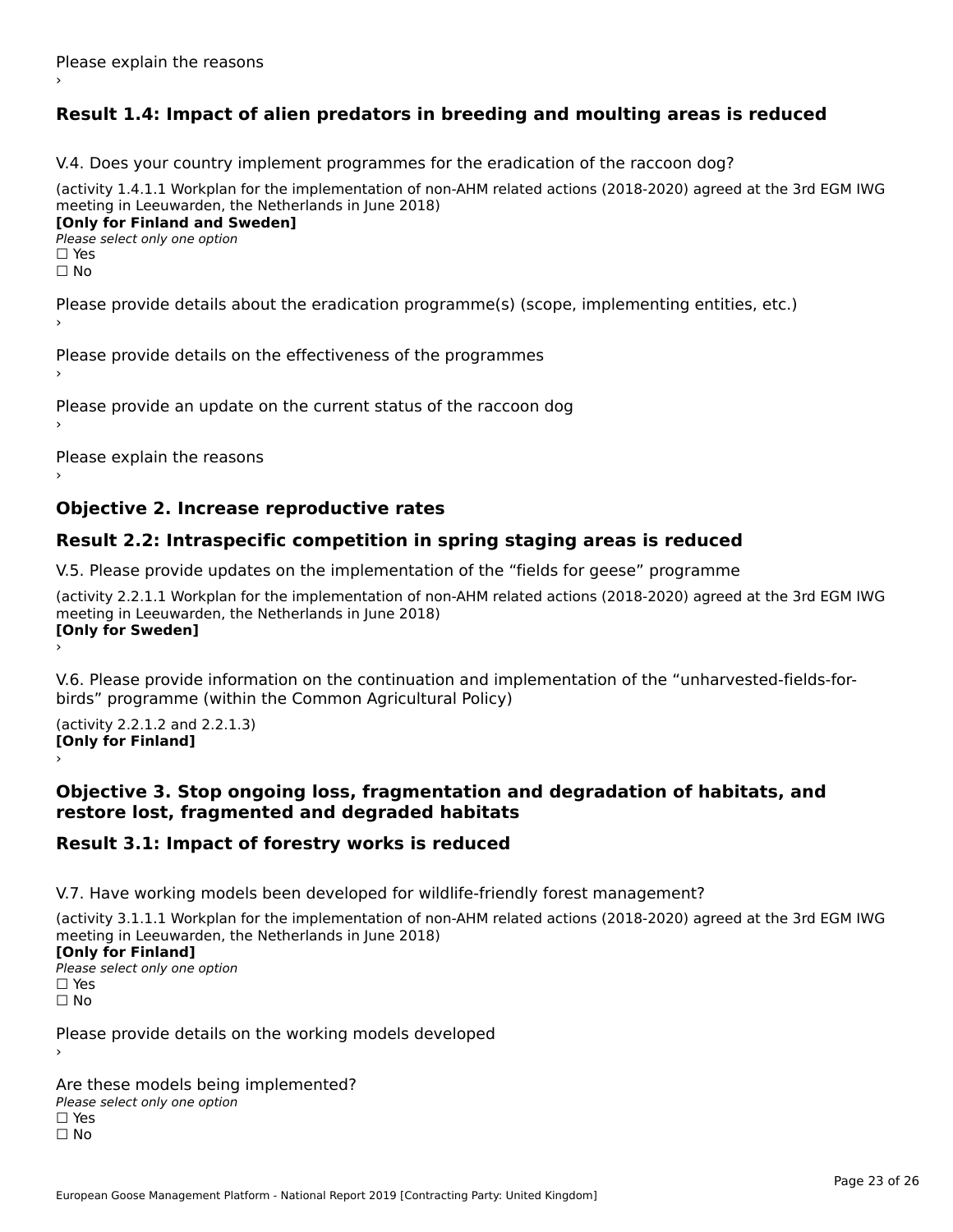Please provide more information on the progress Have these models been promoted to reach forest owners? ∩ave these models bee<br>Please select only one option □ Yes<br>□ No Please provide more information Please explain the reasons ›Have these models been promoted to reach forest corporations? ∩ave these models bee<br>Please select only one option □ Yes<br>□ No Please provide more information Please explain the reasons ›Please explain the reasons›Please explain the reasons›

V.8. Please indicate the implementation progress to reach the annual goals for mire restoration

(activity 3.1.2.1 Workplan for the implementation of non-AHM related actions (2018-2020) agreed at the 3rd EGM IWG meeting in Leeuwarden, the Netherlands in June 2018) **Inceding In Leeuwarden, the Nether**<br>[all Participating Range States]

> n/a

#### **Result 3.3: Breeding, staging and wintering habitats are not further lost due to oil and gas or renewable energy developments**gas or renewable energy developments

V.9. Are you monitoring the collision risk posed by renewable energy developments to TBG close to the Special Protection Areas, identified as their important wintering sites?

(activity 3.3.1.1 Workplan for the implementation of non-AHM related actions (2018-2020) agreed at the 3rd EGM IWG meeting in Leeuwarden, the Netherlands in June 2018) **[only for Denmark and other Range States as applicable]**

```
Please select only one option
☑ No
```
Please provide information on the relevant actions that have been undertaken ›

Please provide any results, if available

Please explain the reasons › n/a

# **Result 3.4: Impact of agriculture on natural Taiga Bean Goose habitats is minimized**

V.10. Has the area of managed coastal grasslands under the Common Agricultural Policy (CAP) increased in

(activity 3.4.1.1 Workplan for the implementation of non-AHM related actions (2018-2020) agreed at the 3rd EGM IWG meeting in Leeuwarden, the Netherlands in June 2018) **[only for Finland]**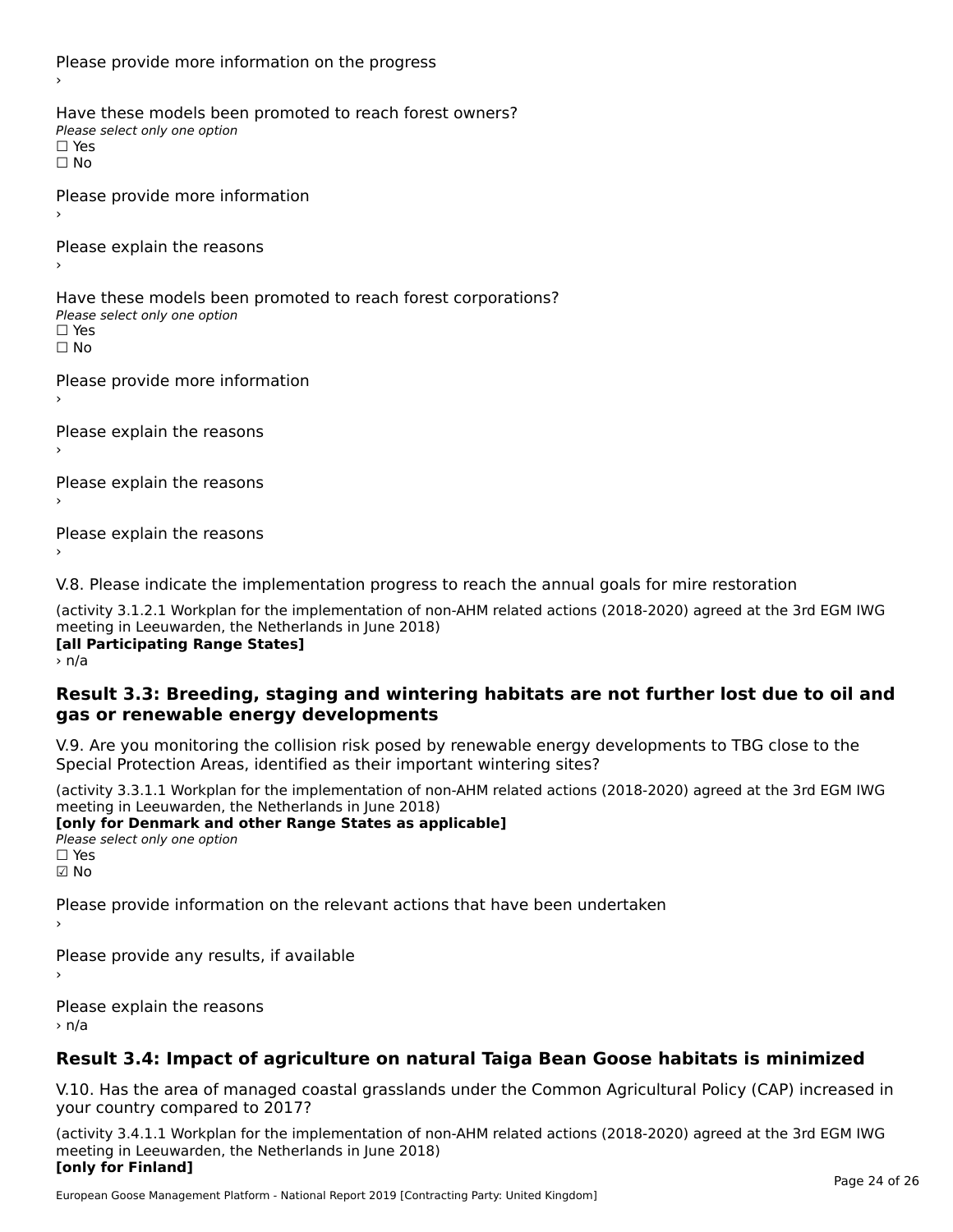Please select only one option □ Yes<br>□ No

Please indicate the size of the total area›

Please indicate the additional area managed since the beginning of 2017

Please describe the activities undertaken on grassland management

Please upload relevant documentation and provide weblinks

Please explain the reasons

### **Other objectives and results as decided by the EGM IWG**

#### **Review factors possibly contributing to rapid declines in eastern England and implement appropriate management responses**implement appropriate management responses

V.11. Have possible factors causing population declines in eastern England been reviewed?

(activity 3.4.2. Workplan for the implementation of non-AHM related actions (2018-2020) agreed at the 3rd EGM IWG meeting in Leeuwarden, the Netherlands in June 2018)<br>**[only for UK]** 

Please select only one option☐ Yes☑ No

Please describe those factors and provide further information as available

Are appropriate management responses to these factors being implemented? ric appropriace manage<br>Please select only one option ☐ Yesים<br>⊡ No

Please provide information on the activities implemented

Please provide information about the main achievements and results

Please explain the reasons

Please explain the reasons

› Currently available information on TBG status in England does not provide strong evidence of causes. No England-specific issues are identified. Potential to develop a tracking study involving English birds is being investigated led by WWT.

# **Reducing Taiga Bean Goose crippling**

V.12. Have you undertaken any activities in the past three years to reduce TBG crippling rates?

(activity agreed at the 1st EGM IWG meeting in Kristianstad, Sweden in December 2016)

#### **[all Participating Range States]**

**Lan Farticipating Range**<br>Please select only one option ☐ Yes☐ No☑ Not applicable